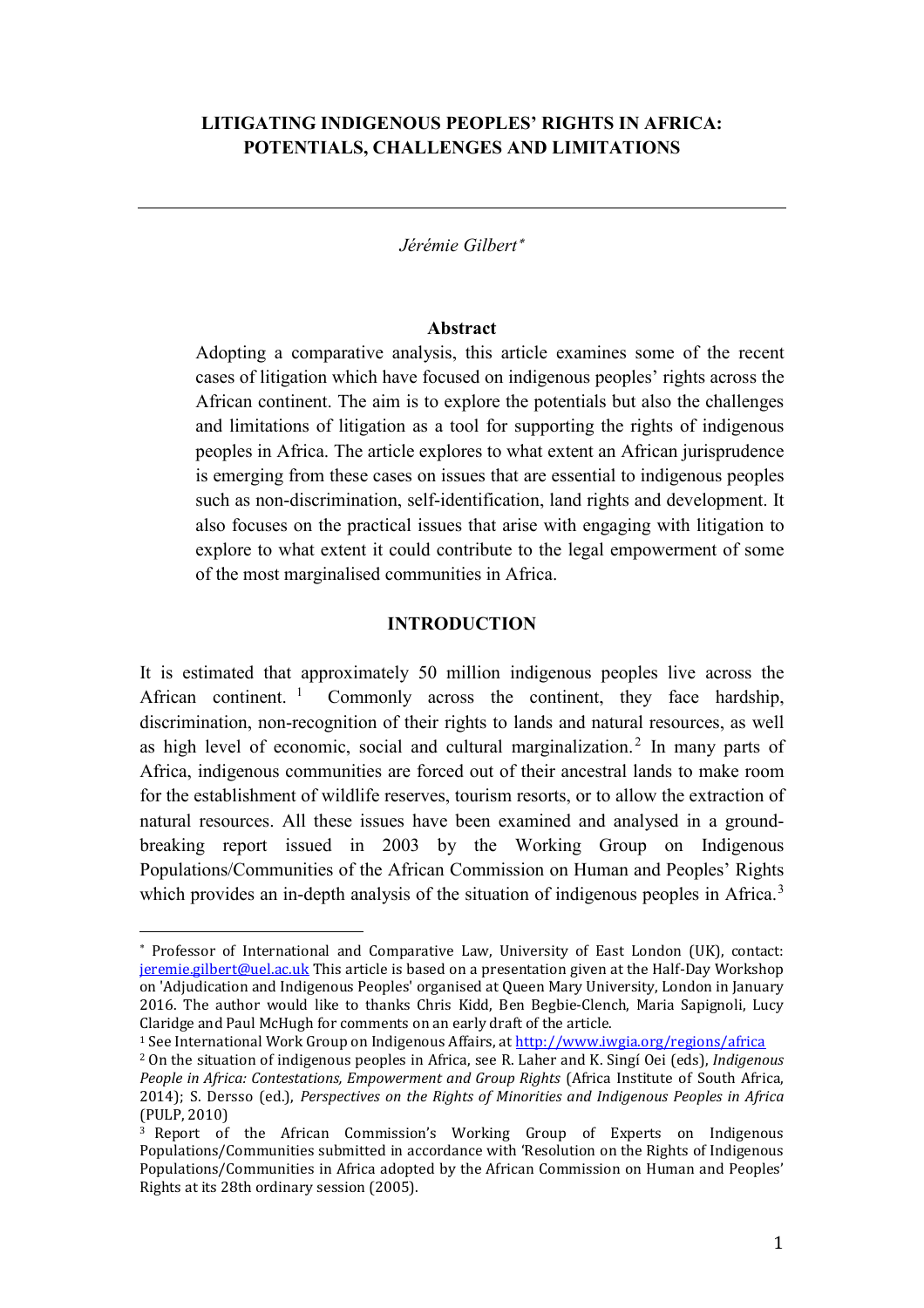As noted in this report, the rights of indigenous peoples are often a very controversial and complex issue across the continent. The definition and scope of indigenous peoples' rights are usually contentious in most African countries. At the national level, most of the States are still reluctant to recognise the specific rights of indigenous peoples. [4](#page-1-0) The term 'indigenous peoples' itself is usually seen as contentious issue.<sup>[5](#page-1-1)</sup> The term is often seen as a "western invention", which might be relevant in countries which have witnessed large influx of white settlers such as Australia, the United States or Canada, but not for Africa. Several States have argued that the reference to being "first and original occupants" of a territory, which is implied by the term indigenous, is not relevant to Africa.<sup>[6](#page-1-2)</sup> This debate on the definition of who are the indigenous peoples of Africa, and whether this legal category is relevant to the continent, has undermined progress on the protection of the rights of indigenous peoples in Africa.<sup>[7](#page-1-3)</sup>

There are signs of the emergence of new legal frameworks to recognise and protect indigenous peoples' rights across the continent. The new constitution of Kenya, adopted in 2010, recognises "historically marginalized groups", including indigenous peoples. The constitution of Cameroon also mentions indigenous peoples, and in Burundi the constitution provides for special representation of the indigenous Batwa people in the National Assembly and the Senate. In 2010, the Central African Republic became the first African country to ratify the ILO Convention No. 169; and in 2011, the Republic of Congo became the first African country to adopt a specific law on the promotion and protection of the rights of indigenous populations. Nonetheless, despite these significant changes in the legal landscape relating to indigenous peoples' rights, most indigenous peoples still do not have access to legal remedies, and most national legal systems do not specifically recognise and protect their rights. With this lack of specific legal protection, one solution is often to turn to courts to seek legal remedies. There have been considerable efforts by many communities across the continent to develop their legal and advocacy capacity to seek legal remedies.<sup>[8](#page-1-4)</sup> In the last few years, many communities have engaged with litigation as a potential way to get the recognition of their rights and challenge the discrimination they face. There have been some important decisions at the regional level, notably with the adoption of a decision against Kenya in 2010 by the African Commission on Human and Peoples' Rights Commission concerning the indigenous

<span id="page-1-0"></span><sup>4</sup> See: F. Thornberry and F. Viljoen, *Overview Report on the Constitutional and Legislative Protection of the Rights of Indigenous Peoples in 24 African Countries* (International Labour Organization and African Commission on Human and Peoples' Rights, 2009). j

<span id="page-1-1"></span><sup>&</sup>lt;sup>5</sup> W. van Genugten, "Protection of Indigenous Peoples on the African Continent: Concepts, Position Seeking, and the Interaction of Legal Systems", (2010) 104 (1) A.J.I.L. 29

<span id="page-1-2"></span><sup>&</sup>lt;sup>6</sup> See: J. Ngugi, "The Decolonisation-modernisation Interface and the Plight of Indigenous Peoples in Post-colonial Development Discourse in Africa", (2002) 20 Wisconsin International Law Journal 289

<span id="page-1-3"></span><sup>7</sup> See F. Mukwiza Ndahinda, *Indigenousness in Africa: A Contested Legal Framework for Empowerment of 'Marginalized' Communities* (Springer, 2011)

<span id="page-1-4"></span><sup>8</sup> See G. Wachira Mukundi, and T. Karjala, 'Advocacy for indigenous peoples' rights in Africa', in *Indigenous People in Africa: Contestations, Empowerment and Group Rights* (2014): 104.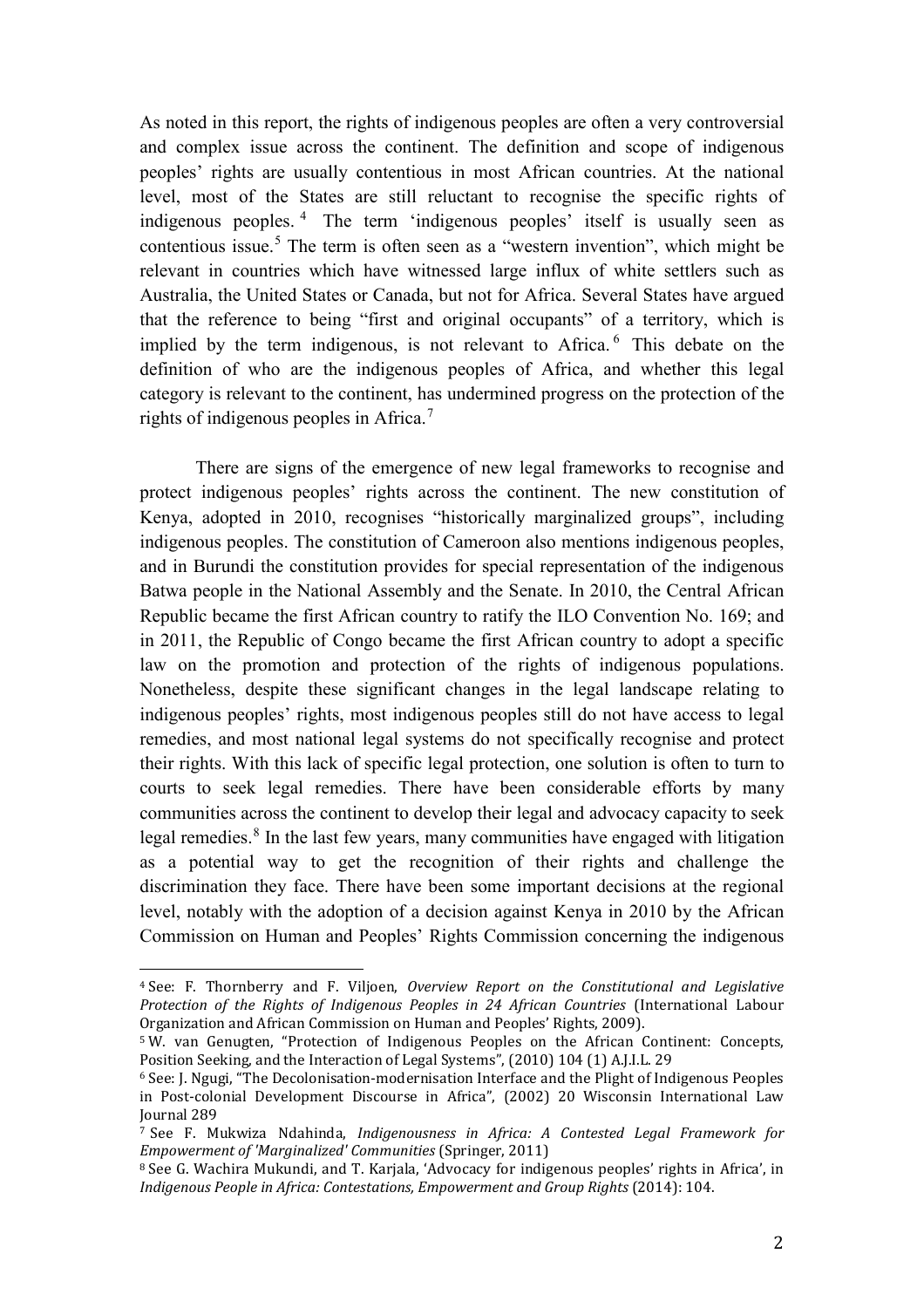Endorois community.[9](#page-2-0) The decision has been hailed as a "landmark" as it touches on several crucial issues regarding the development of indigenous peoples' rights in Africa.[10](#page-2-1) There is also one case that is currently examined by the recently established African Court on Human and Peoples' Rights.<sup>[11](#page-2-2)</sup> In parallel to the emergence of a regional jurisprudence on indigenous peoples' rights, there is an increased use of national courts as a place to seek remedies and recognition by indigenous peoples. In the last decade there has been some important cases at the national levels, including rulings form the High Court of Botswana<sup>12</sup>, the Constitutional Court of South Africa, or the High Court of Uganda<sup>[13](#page-2-4)</sup> for examples. There are also important cases that are currently been examined by the Constitutional Court of Uganda and the High Court of Namibia.[14](#page-2-5)

This articles wishes to examine some of these cases to assess their potential impact for the protection and the development of indigenous peoples' rights. The aim is to explore the potentials but also the challenges and limitations of litigation as a tool for supporting the rights of indigenous peoples in Africa. For that purpose the article focuses on cases that have been articulated as being within the legal field of indigenous peoples' rights, either by the applicants, the judges, the lawyers or civil society advocates involved in the cases. This includes cases which have been finally ruled, having reached the highest level of possible appeal, or cases which are still ongoing within the court system. Apart from the content of the cases and the jurisprudence they create, it is important to analyse these cases in terms of the larger legal, political, economic and social impact they have (or not) to promote and protect the rights of indigenous peoples. Increasingly questions have been raised about the 'value' of litigation, and more specifically about strategic litigation, as an efficient tool to challenge embedded forms of discrimination faced by indigenous peoples. An issue which notably relates to the lack of implementation of the courts' decisions, but also the cost and time involved in litigation, as well as the limitations of the legal language to address very complex socio-economical issues faced by indigenous

<span id="page-2-0"></span><sup>9</sup> Communication 276/2003, *Centre for Minority Rights Development (Kenya) and Minority Rights Group International on behalf of Endorois Welfare Council v Kenya* (2010) l

<span id="page-2-1"></span><sup>10</sup> See J. Gilbert, "Indigenous Peoples' Human Rights in Africa: the Pragmatic Revolution of the African Commission on Human and Peoples' Rights", International and Comparative Law Quarterly 60.01 (2011): 245-270.

<span id="page-2-2"></span> $11$  In March 2013 the Court issued an order of provisional measures in respect of the situation of the Ogiek of the Mau Forest in Kenya, prohibiting land transactions in the Mau Forest Reserve protected area and other actions likely to prejudice the Ogiek's claim. The case was heard in November 2014 and the case remains pending, with judgment scheduled for 2017.

<span id="page-2-3"></span><sup>12</sup> *Roy Sesana (First Applicant), Keiwa Setlhobogwa and 241 others, (Second and Further Applicants) v. the Attorney General of the Republic of Botswana*, High Court of Botswana, 2006; and *Matsipane Mosetlhanyene (First Appellant) and Gakenyatsiwe Matsipane (Second Appellant,)* 

<span id="page-2-4"></span><sup>&</sup>lt;sup>13</sup> Consent Judgment and Decree, *Uganda Land Alliance, Ltd. v. Uganda Wildlife Auth.*, Miscellaneous Cause No. 0001 of 2004 (High Court of Uganda at Mbale)

<span id="page-2-5"></span><sup>&</sup>lt;sup>14</sup> The case concerns the forced eviction of the San from the Etosha National Park. A demand for a class action is presently examined by the court, see [http://www.osisa.org/indigenous](http://www.osisa.org/indigenous-peoples/namibia/haiom-set-make-legal-history-etosha-aboriginal-land-claim)[peoples/namibia/haiom-set-make-legal-history-etosha-aboriginal-land-claim](http://www.osisa.org/indigenous-peoples/namibia/haiom-set-make-legal-history-etosha-aboriginal-land-claim)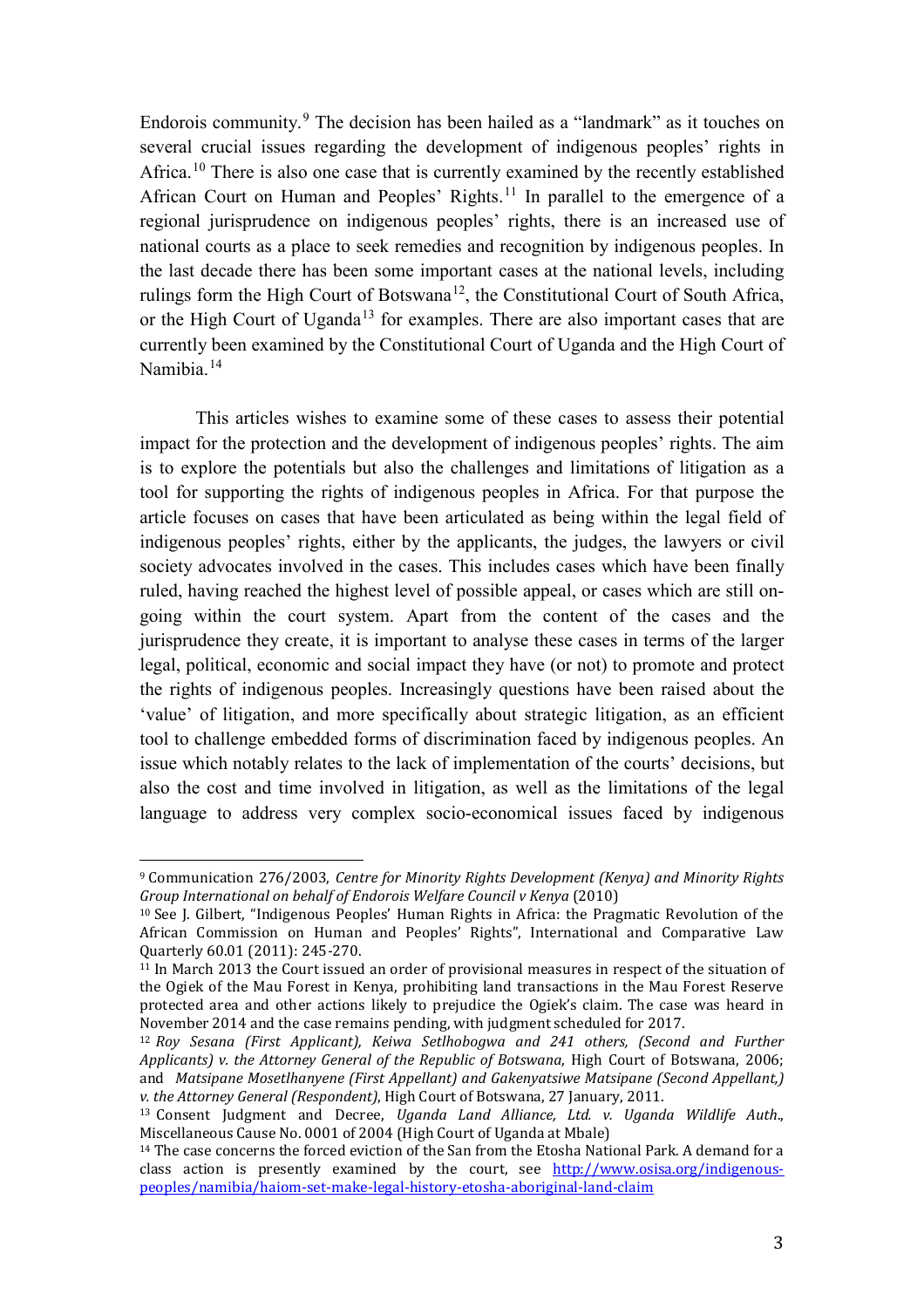peoples. Overall, the aim of this article is to explore the potentials of litigation as a tool for advocacy across the continent.

To undertake this task, the article is divided into four different thematic sections. The first section examines how courts have engaged with the legal concept of indigenous peoples, notably focusing on definition and discrimination. The second section explores how courts have dealt with the crucial issue of land rights, which is seen as essential elements of indigenous peoples' rights.<sup>[15](#page-3-0)</sup> The third section focuses on the issue of development, conservation and tourism, three 'ingredients' that often result in the forced displacement of indigenous peoples. It examines how courts have dealt with the argument put forward by States authorities that the forced displacement of indigenous communities is necessary to support development, enhance conservation or promote tourism. The final section is focusing on legal strategies with the aim of critically examining the value of litigation as tool of empowerment for marginalised indigenous communities.

### **I. 'INDIGENOUSNESS', 'AUTHENTICITY' AND DISCRIMINATION**

Most, if not all, indigenous communities face discrimination, lack of recognition and marginalisation. In most cases the first step in litigation is to claim their right as indigenous peoples, to be recognised as citizens of the State with equal rights, but also with special entitlement against discrimination to fight embedded forms of racism they are usually facing. At the heart of this claim is the call to recognise that, as a specific category of rights holders, indigenous peoples are entitled to be recognised as holders of specific non-discriminatory policies. <sup>[16](#page-3-1)</sup> Most governments across the continent have resisted the development of specific legislations, or policies, which would put in place special measures to address the entrenched discrimination faced by indigenous peoples. Many governments have put forward the argument that all inhabitants are indigenous to the continent, and that therefore the concept of 'indigenous peoples' as developed under international law is irrelevant.[17](#page-3-2) Governmental policies and directives often rely on a colonial approach to the notion of 'indigenous' or 'native' peoples under which all Africans (as opposed to settlers and colonisers) were labelled as 'indigenous' or 'natives'. The notion of indigenous peoples has greatly evolved over the last few decades, acquiring a contemporary interpretation, which modifies the colonial approach which defined all

<span id="page-3-0"></span><sup>15</sup> A. Barume, *Indigenous Peoples Land Rights in Africa* (International Work Group for Indigenous Affairs, 2nd revised edition 2015). i<br>I

<span id="page-3-1"></span><sup>16</sup> See Benedict Kingsbury, "Reconciling Five Competing Conceptual Structures of Indigenous Peoples' Claims in International and Comparative Law", NYUJ Int'l L. & Pol. 34 (2001): 189; Patrick Thornberry, "Confronting racial discrimination: a CERD perspective", 5.2. Human Rights Law Review 239-269 (2005)

<span id="page-3-2"></span><sup>17</sup> See Albert K. Barume, "Responding to the Concerns of the African States", in Claire Charters, and Rodolfo Stavenhagen (eds.), *Making The Declaration Work: The United Nations Declaration on The Rights of Indigenous Peoples* (IWGIA, 2009)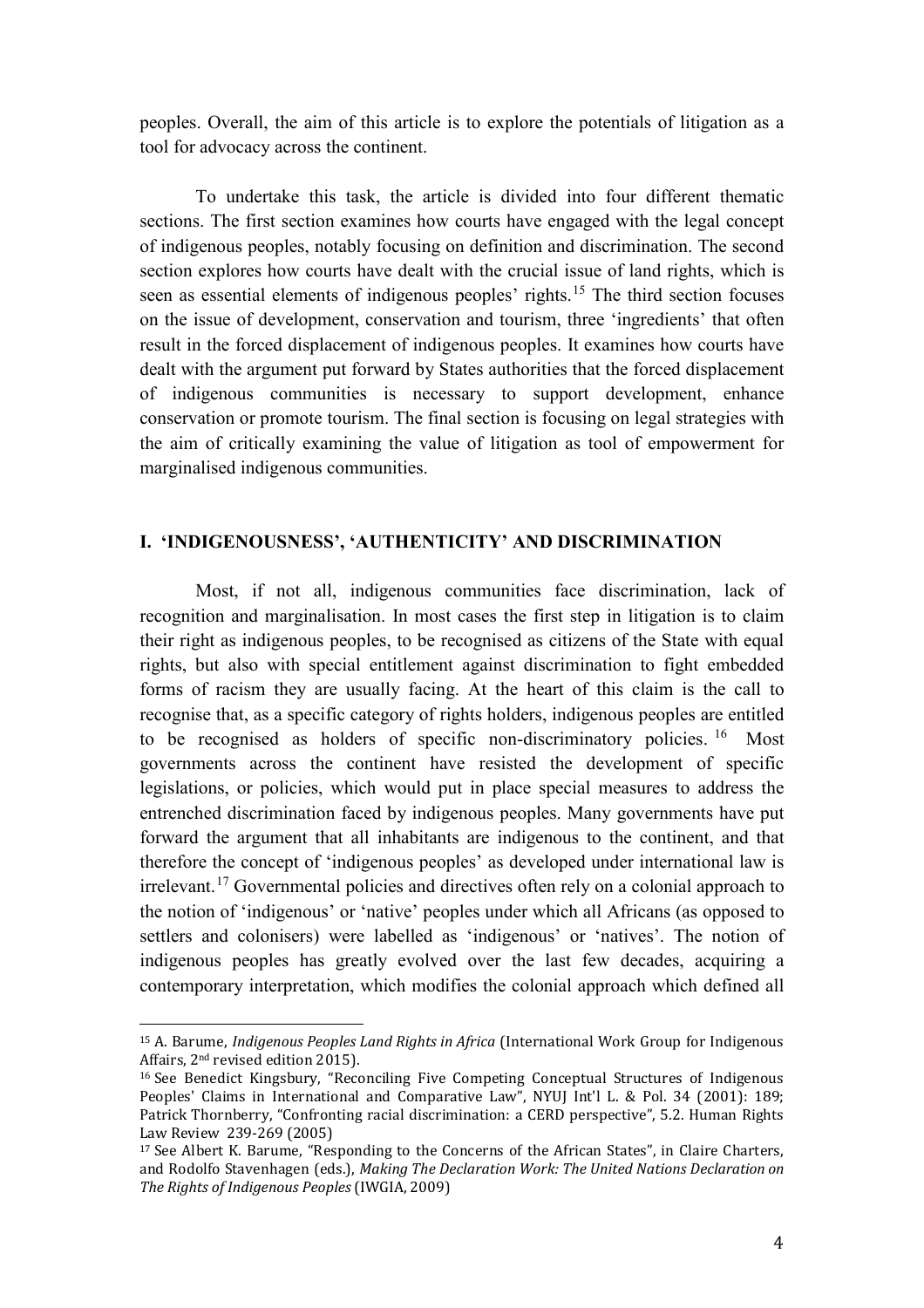the inhabitants of the continent as 'indigenous' and 'natives'. Hence an important element the litigation process is often to get court to apply and recognise this contemporary approach to indigenous peoples' rights.

### *A. 'Authenticity' and 'Indigenous' Rights in Botswana*

Over the last decade Botswana has been at the centre of litigation on indigenous peoples' rights, which has attracted significant attention nationally, regionally and internationally.[18](#page-4-0) At the heart of the legal battle was the claim of the San and Bakgalagadi residents of the Central Kalahari Game Reserve (CKGR) - Botswana's largest protected area and the second largest game reserve in Africa - that they had been illegally removed from their ancestral land by the government. There have been issues about the rights of the indigenous community in the CKGR for many years as the reserve was established in 1961, but everything accelerated in 1997 when the people of Xade in the reserve were relocated, and the situation worsened in 2002 when the government informed the remaining residents of the CKGR that they were shutting down the wells and stopping all food deliveries inside the reserve.<sup>[19](#page-4-1)</sup> The government then proceeded with the removal of the peoples and their possessions out of the reserve. The residents decided to challenge their removal in court.[20](#page-4-2)

Whilst the litigation was mainly about determining the rights to land and services for the indigenous communities, the issue of determining the specific rights of the CKGR inhabitants as an indigenous community was also fundamental. The government of Botswana is well-known for its opposition to the notion of indigenous peoples' rights.[21](#page-4-3) A constant argument of the government's lawyers in the court case was that the San residents of the CKGR were not entitled to any specific rights, but should be treated as any other citizens of the State. Based on this approach, the argument put forward was that the San resident of the CKGR should be removed from their land to ensure their access to 'modernisation' and 'progress' like any other citizens of the country. One of the justifications to justify their forced relocation was to bring their standards of living up to the level of the rest of the country. As the minister for local government put it: "We as governments simply believe that it is

<span id="page-4-0"></span><sup>18</sup> Central Kalahari Legal Case No. MISCA 52/2002 *in the Matter between Roy Sesana, First Applicant, Keiwa Setlhobogwa and 241 others, Second and Further Applicants, and the Attorney General* High Court of Botswana (2006); High Court Civil Case No. MAHLB 000 393-09 *In the matter between Matsipane Mosetlhanyene, First Appellant, and Gakenyatsiwe Matsipane, Second Appellant, and the Attorney General Respondent* (2011) j

<span id="page-4-1"></span><sup>19</sup> See: M. Sapignoli and R. Hitchcock, "A Chronology of the Central Kalahari Game Reserve: Update III, 2002 – 2012, Botswana Notes and Records, Volume 45; and R. Hitchcock, M. Sapignoli, and W. Babchuk, "What about Our Rights? Settlements, Subsistence, and Livelihood Security among Central Kalahari San and Bakgalagadi" 15 (1) The International Journal of Human Rights (2011), 67-87.

<span id="page-4-2"></span> $20$  Their case was first dismissed but went on appeal in to the High Court, see: High Court of Botswana, *Roy Sesana, Kiewa Setlhobogwa, & 241 Others v the Attorney General of Botswana*, Case No. 52 of 2002.

<span id="page-4-3"></span><sup>&</sup>lt;sup>21</sup> Botswana was one of the governments which derailed the process for the adoption of the UN Declaration on the Rights of Indigenous Peoples in 2006.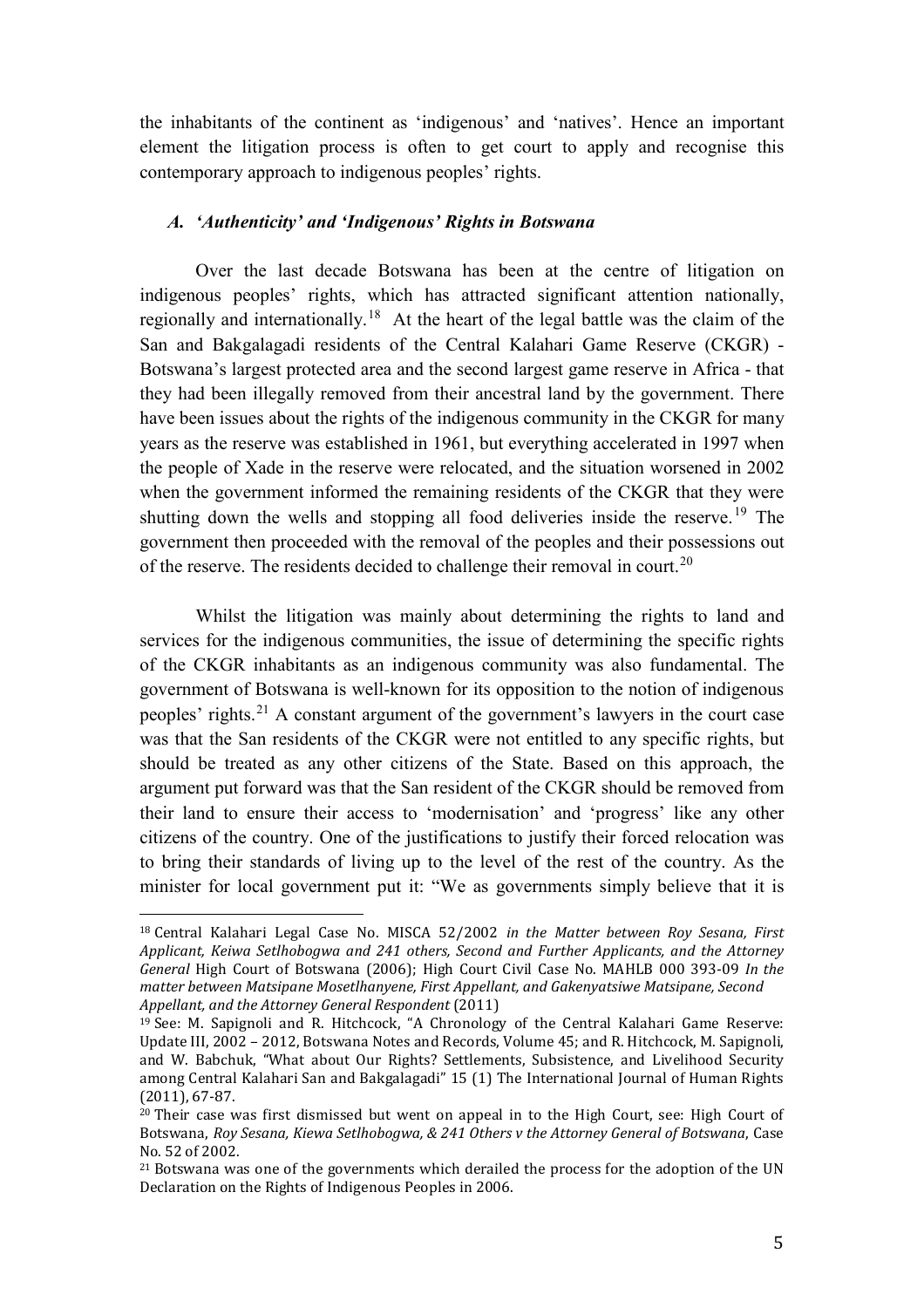totally unfair to leave a portion of our citizen undeveloped under the pretext that we are allowing them to practice their culture."<sup>[22](#page-5-0)</sup> During the trial, the government's lawyers put forward the fact that the applicants' were "no longer authentic" because they were not hunting and gathering full-time, as they had in the past, and were involved in agriculture, livestock production, and migrant labour. On the other side of the spectrum, the legal counsel for the applicants referred to the concept of indigenous peoples rights as developed under international law, highlighting the need for the court to recognise their entitlements as specific indigenous rights. As analysed by Hitchcock, Sapignoli and Babchuk:

The San of Botswana, in defining themselves as 'indigenous' before and during the Central Kalahari court case, did so purposely. They sought to re-assert their rights, using the concept of indigeneity as a means of defining themselves as a group that: (1) was different from the majority population; (2) that historically had been mistreated and discriminated against; and (3) that this treatment occurred in part because of their lifestyles and distinct cultural attributes.[23](#page-5-1)

The recognition of the concerned CKGR residents as indigenous peoples was an important element of their legal claims. Most important was to recognize the CKGR inhabitants as the "Bushmen" mentioned in Article 14.3.c of the Constitution, as the people having certain rights to reside in Reserve. As noted by Sapignoli, the San and Bakgalagadi "in speaking about indigeneity, entering the Court and adopting its language, found a way to obtain their rights." <sup>[24](#page-5-2)</sup> As she noted: "(...) indigeneity in Africa is a recent identity claim born in the 1990s with the emergence of the international indigenous movement and international law and organizations on indigenous peoples. The Botswana Court Case and Bushmen's self-identification as indigenous peoples cannot be understood without considering these local, national, and global relationships."<sup>25</sup> During the court hearings a lot of emphasis was put on the anthropological experts to 'prove' the originality and 'authenticity' of the indigenous claims. Ultimately, the High Court recognised the right of the community to live on their ancestral territory. In reaching this decision, two of the judges, specifically highlighted the need to recognise them as indigenous, with Justice Dow noting: "the fact the applicants belong to a class of peoples that have now come to be recognized as 'indigenous peoples' is of relevance."[26](#page-5-4) As highlighted by the judge this meant that the relevant international legal principles regarding indigenous peoples' rights, and notably the Convention of the Elimination of All Forms of Racial Discrimination

<span id="page-5-0"></span><sup>22</sup> CCJ 2006, Bundle 1A 104 (ExP32)- Letter from Minister Margaret Nasha to Ditshwanelo, dated 7 January 2002- as quoted in M. Sapignoli, "Dispossession in the Age of Humanity: Human Rights, Citizenship, and Indigeneity in the Central Kalahari", (2015) 25 (3) Anthropological Forum, pp. i<br>I

<span id="page-5-1"></span><sup>&</sup>lt;sup>23</sup> R. Hitchcock, M. Sapignoli, and W. Babchuk, supra note 19, at 63.

<span id="page-5-2"></span> $24$  M. Sapignoli, "Indigeneity and the expert: Negotiating identity in the case of the Central Kalahari Game Reserve", (2009) 12 Law and Anthropology: Current Legal Issues 247-68. <sup>25</sup> Ibid, at 267.

<span id="page-5-4"></span><span id="page-5-3"></span><sup>26</sup> CCJ, 2006, at 201.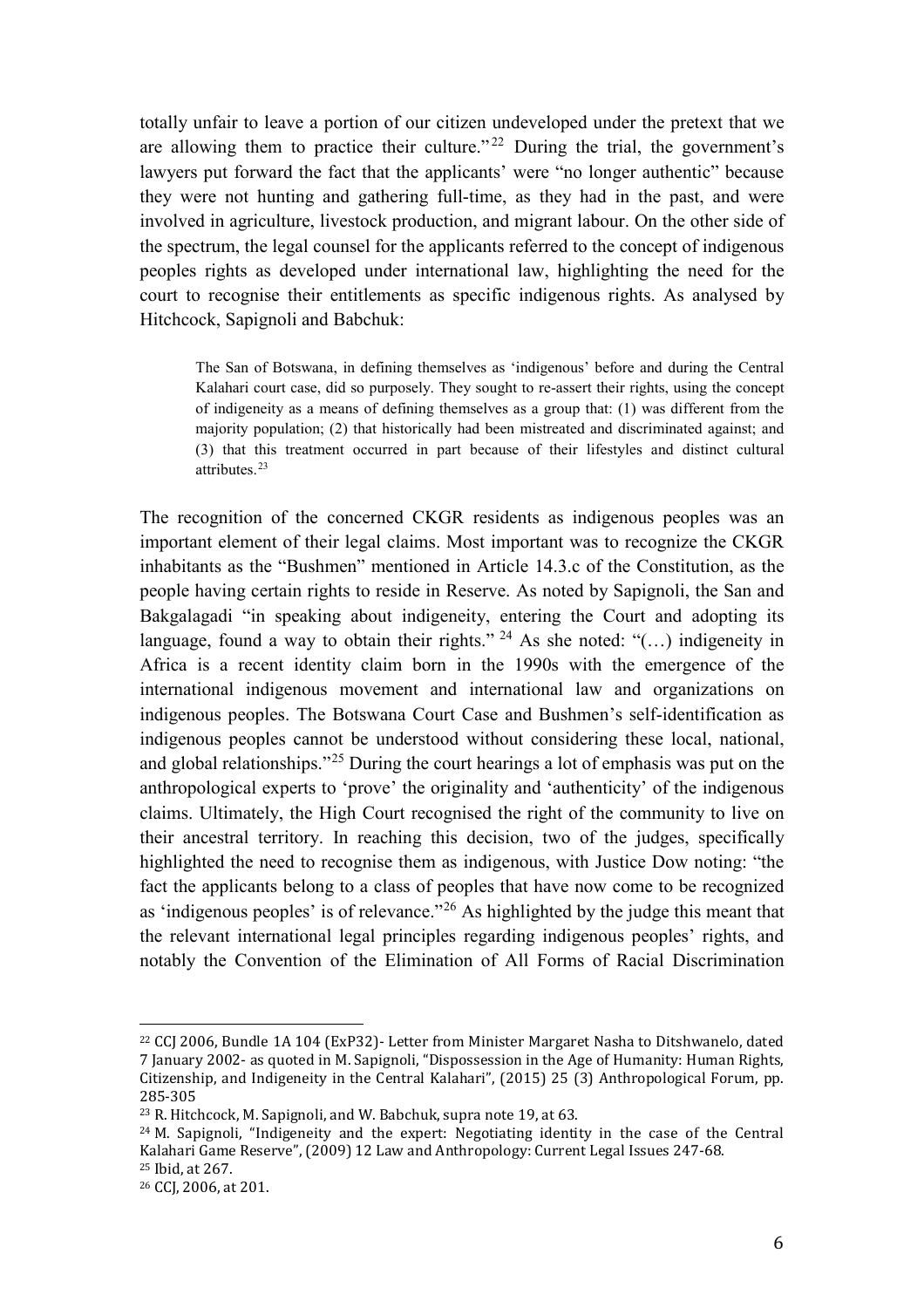(ICERD) were relevant to the case.<sup>[27](#page-6-0)</sup> More generally, all the judges accepted the fact that being recognised as 'indigenous peoples' meant that the colonial acquisition of their land and the following post-independence land legislation had not extinguished their rights to use their ancestral territories. Knowing how the government was putting pressure on rejecting this legal approach recognising the relevance of indigenous peoples' rights in the country, this certainly is an important legal development.

### *B. The 'Invisible' Batwa of Uganda*

In 2013, several members of Batwa communities of Southwest Uganda have submitted a petition to the Constitutional Court.<sup>[28](#page-6-1)</sup> The petition is seeking recognition of their status as indigenous peoples, redress for the historic marginalisation and discrimination they are facing, and compensation for the continuous human rights violations they have experienced as a result of being dispossessed of their ancestral lands. The Batwa have been gradually evicted from their lands following the creation of national parks in the forests covering their ancestral territories.[29](#page-6-2) The establishment of these national parks started during the colonial time in the 1930s, but many Batwa continued to live in the forest and to use its resources until the 1990s when they were evicted, without consultation, adequate compensation or offer of alternative land. As a result the Batwa have been living at the borders of the parks becoming squatters on other peoples' land, leading them towards severe poverty, malnutrition and health problems.[30](#page-6-3) This loss of their lands and sources of livelihood is accentuated by the high levels of discrimination they are facing in the Ugandan society.<sup>[31](#page-6-4)</sup> In general, the Batwa suffer from extreme and embedded forms of discrimination from the mainstream society. [32](#page-6-5) As a result they notably suffer from forced labour, lack of

<span id="page-6-0"></span><sup>27</sup> On the role of ICERD and indigenous peoples, see: P. Thornberry, *Indigenous Peoples and Human Rights* (Manchester UP, 2002), pp. 199-ss l

<span id="page-6-1"></span><sup>28</sup> For detailed information about the Batwa, see: J. Lewis, *The Batwa Pygmies of the Great Lakes Region* (MRG, 2000); J. Woodburn, "Indigenous discrimination: the ideological basis for local discrimination against hunter-gatherer minorities in sub-Saharan Africa", Ethical and Racial Studies, Vol. 20, No.2, 1997, pp. 345-361; Jackson, D., *Twa Women Twa Rights in the Great Lakes Region of Africa*, (Minority Rights Group International, 2003); Nelson, J. and Hossack, L. (eds.), *From principles to practice: Indigenous peoples and protected areas in Africa* (Forest Peoples

<span id="page-6-2"></span> $29$  The Batwa's ancestral territory covers several areas of the Bwindi Impenetrable National Park, Mgahinga Gorilla National Park and Echuya Central Forest Reserve.

<span id="page-6-3"></span><sup>30</sup> Lea Berrang-Ford and all, "Vulnerability of indigenous health to climate change: A case study of Uganda's Batwa Pygmies", Social science & medicine 75.6 (2012): 1067-1077; Sherilee Harper, "Social Determinants of Health for Uganda's Batwa", Africa Portal, June 2012: 32.

<span id="page-6-4"></span><sup>31</sup> See: C. Kidd, "Inventing the "Pygmy": Representing the "Other", Presenting the "Self", (2009) 20.4 History and Anthropology 395-418.

<span id="page-6-5"></span><sup>&</sup>lt;sup>32</sup> See: C. Kidd, "Development Discourse and the Batwa of South West Uganda: Representing the 'Other': Presenting the 'Self.'" (Unpublished PhD thesis, Glasgow 2008), available at: <http://theses.gla.ac.uk/169/> ; C. Kidd and P. Zaninka, "Securing Indigenous Peoples' Rights in Conservation: A Review of South-West Uganda" (Forest Peoples Programme and United Organisation for Batwa Development in Uganda, 2008).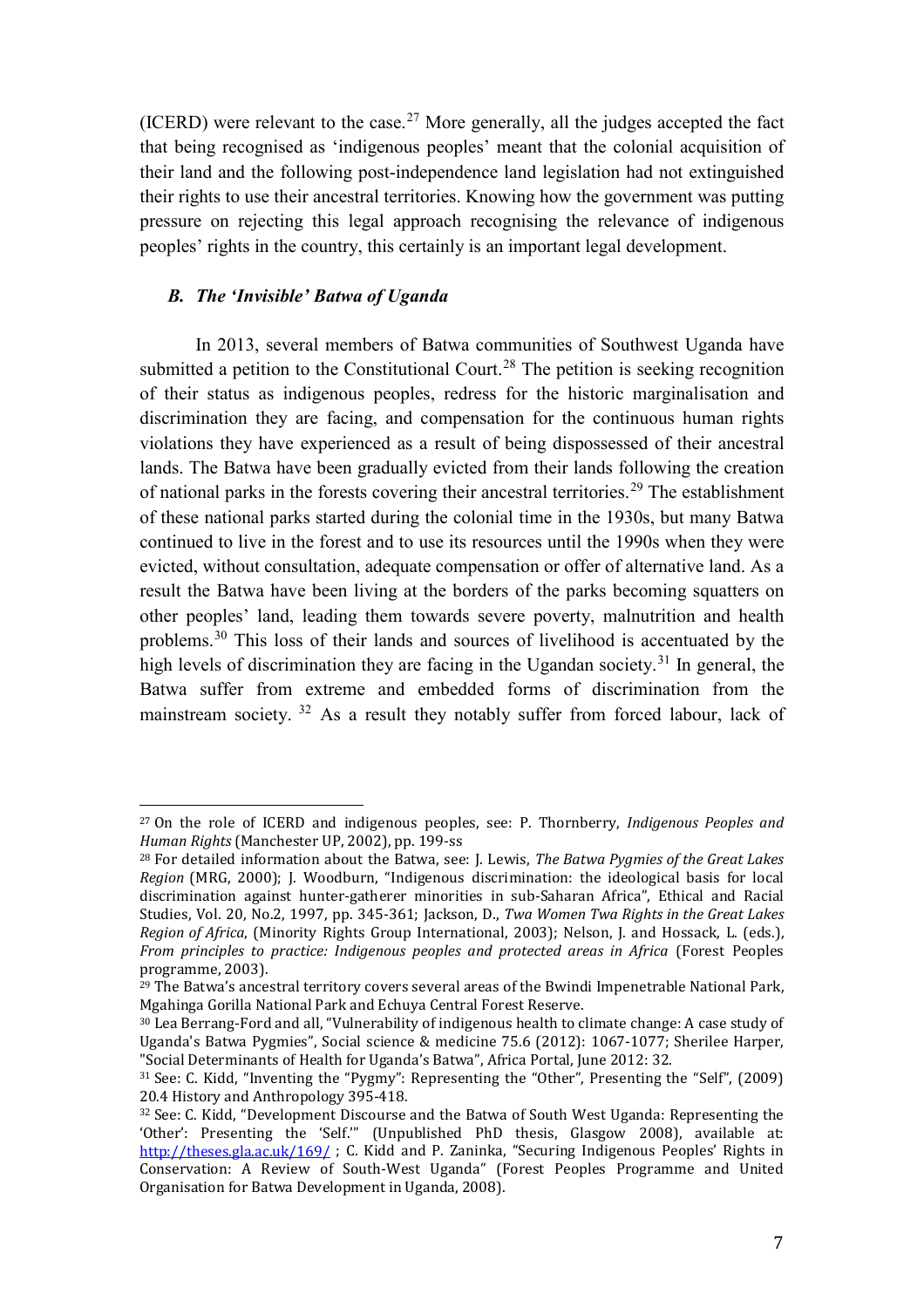political representation and participation, lack of access to education, housing, healthcare, social security and benefits.<sup>[33](#page-7-0)</sup>

One of the arguments put forward by the Batwa in their petition to the Constitutional Court relates to their recognition as indigenous peoples. The government has so far rejected their claims as indigenous peoples, not recognising their specific rights to land and natural resources, and not acknowledging the need to develop special measures to address the discrimination they are facing. In its Third Schedule, the 1995 Constitution lists 'indigenous communities'. However, this Schedule is based on its colonial roots listing all the 'Tribes' existing or residing within the colonial borders of Uganda as of 1926. Hence the Constitution adopts a very colonial tone by labelling all ethnic groups of the country as indigenous peoples, but not putting in place special measures of protection for the most marginalised indigenous communities. In the petition and in the experts affidavits submitted to the Constitutional Court, the importance of using contemporary standards of definition used at international and regional levels has been put forward as an essential element of their claim. The petitioners have invited the Court to consider the definition proposed by the Working Group on Indigenous Population/Communities of the African Commission (WGIP) which defines indigenous peoples based on the characteristics that:

- a) their culture and way of life differ considerably from the dominant society, to the extent that their culture is under threat of extinction;
- b) the survival of their particular way of life depends on access to lands and natural resources;
- c) they suffer from discrimination as they are being regarded as less developed and less advanced than other more dominant sectors of society;
- d) they often live in inaccessible regions and are often geographically isolated;
- e) they are subject to domination and exploitation within national political and economic structures.<sup>[34](#page-7-1)</sup>

The petitioners have further highlighted that the African Commission has further clarified that the term indigenous populations does not mean 'first inhabitants' in reference to aboriginality as opposed to non-African communities or those having come from elsewhere. As noted by the African Commission: "....if the concept of indigenous is exclusively linked with a colonial situation, it leaves us without a

<span id="page-7-0"></span><sup>33</sup> See: K. Kabananukye and D. Kwagala, *Culture, Minorities and linguistic Rights in Uganda: The Case of The Batwa and The Ik* (KHURIPEC working paper No.11); N. Mukasa, "The Batwa Indigenous People in Uganda and their Detachment from Forest Livelihood: Land Eviction and Social Plight", (2012) Yearbook on Humanitarian Action and Human Right 71-84; The Parliament of the Republic of Uganda, The Equal Opportunities Committee's Working Visit to Bundibugyo and Kisoro Report (Government of Uganda, 2007) i<br>I

<span id="page-7-1"></span><sup>34</sup> Report of the African Commission Working Group of Experts on Indigenous Population/Communities submitted in accordance with the 'Resolution on the rights of indigenous peoples/communities in Africa' and adopted by the African Commission at its 28th ordinary session in November 2003 and published in 2005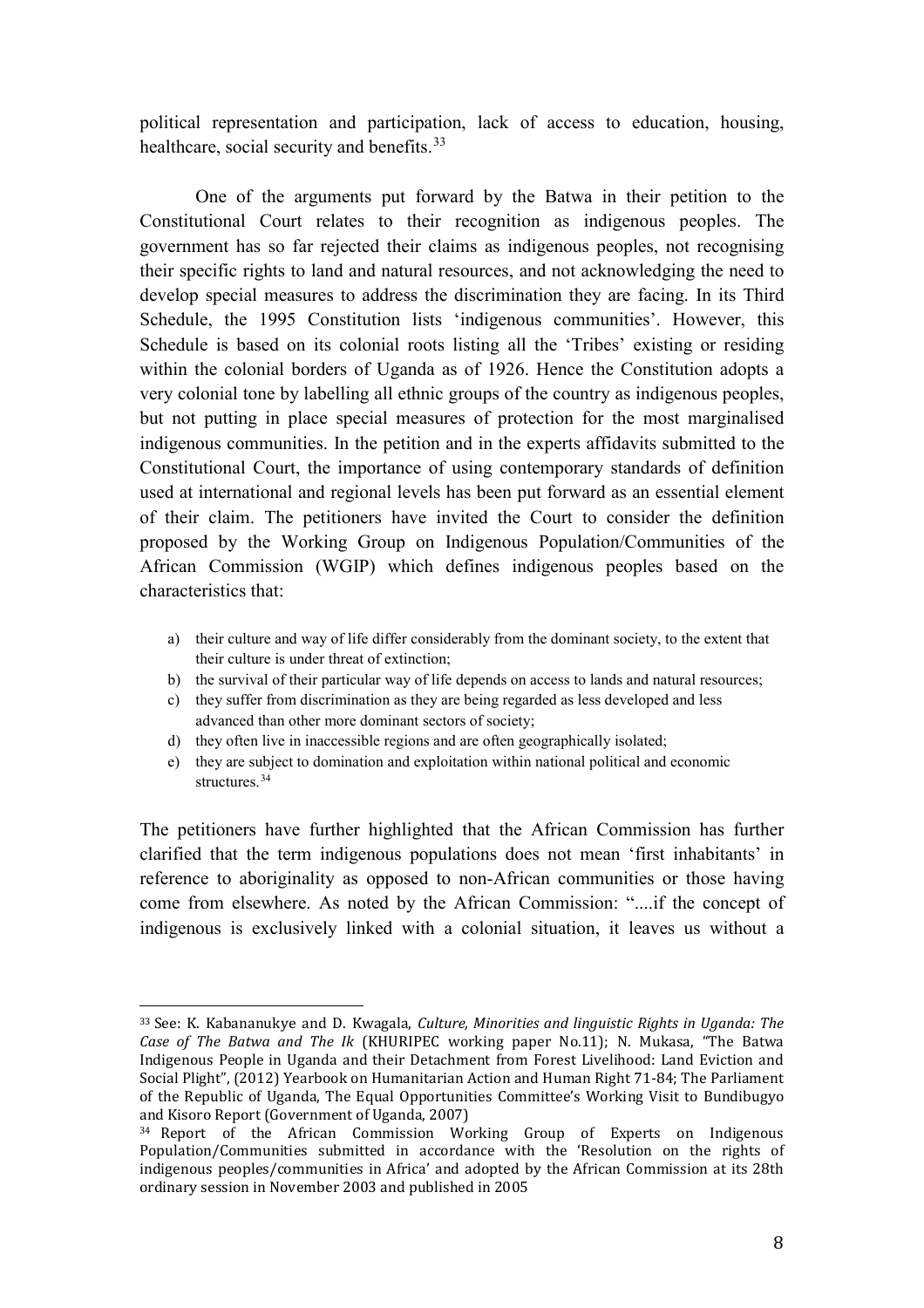suitable concept for analyzing the internal structural relationships of inequality that have persisted from colonial dominance."<sup>35</sup>

Relying on this approach, the petitioners want to challenge the historical (and colonial) classification of all tribes of the country as indigenous, and get a formal legal recognition by the court of their status as indigenous peoples. Hence, an important aspect of the petition is the demand to the Constitutional Court to recognise their self-identification as indigenous peoples as defined under international law. This recognition would notably entitle them to have access to specific affirmative action policies. Article 32 of the Constitution affirms that the government "shall take affirmative action in favour of groups marginalised on the basis of gender, age, disability or any other reason created by history, tradition or custom, for the purpose of redressing imbalances which exist against them." Despite the widespread discrimination faced by the Batwa, the government has not developed any affirmative action polices to tackle such entrenched form of discrimination. In claiming their rights to be recognised as indigenous peoples who are facing historically embedded forms of discrimination, they are inviting the Constitutional Court to declare the government in breach of its constitutional obligation.

This case as well as the previous case concerning Botswana, are showing the importance for the concerned communities to be able to articulate their rights under the banner of indigenous peoples' rights. In these two cases (as well as in the cases that will be examined below), the lack of a proper legal framework coupled with the lack of political will to protect their rights as indigenous peoples has pushed the concerned communities to take legal action against the government. The recognition by the national courts that they are indigenous peoples constitutes an important first step in recognising them as historically discriminated societies entitled to specific rights, notably rights to lands and natural resources as examined below.

# **II.** *IN THE SHADOW OF COLONISATION***: THE SURVIVAL OF CUSTOMARY LAND RIGHTS**

Undeniably the colonial history of the continent plays a significant role regarding indigenous peoples' rights, and especially regarding their right to land. Colonial rules had a considerably negative impact on land rights for most indigenous peoples. When their land rights were not ignored they were seriously curtailed and ultimately submitted to the overall control of the colonial administration, notably under the system of trusteeship. This overall rejection of land rights for indigenous

<span id="page-8-0"></span><sup>35</sup> African Commission on Human and Peoples' Rights, Report of the African Commission's Working Group of Experts on Indigenous Populations Communities, submitted in accordance with the "Resolution on the Rights of Indigenous Populations/Communities in Africa", adopted by the African Commission on Human and Peoples' Rights at its 28th ordinary session (2005), pp. 92–93. i<br>I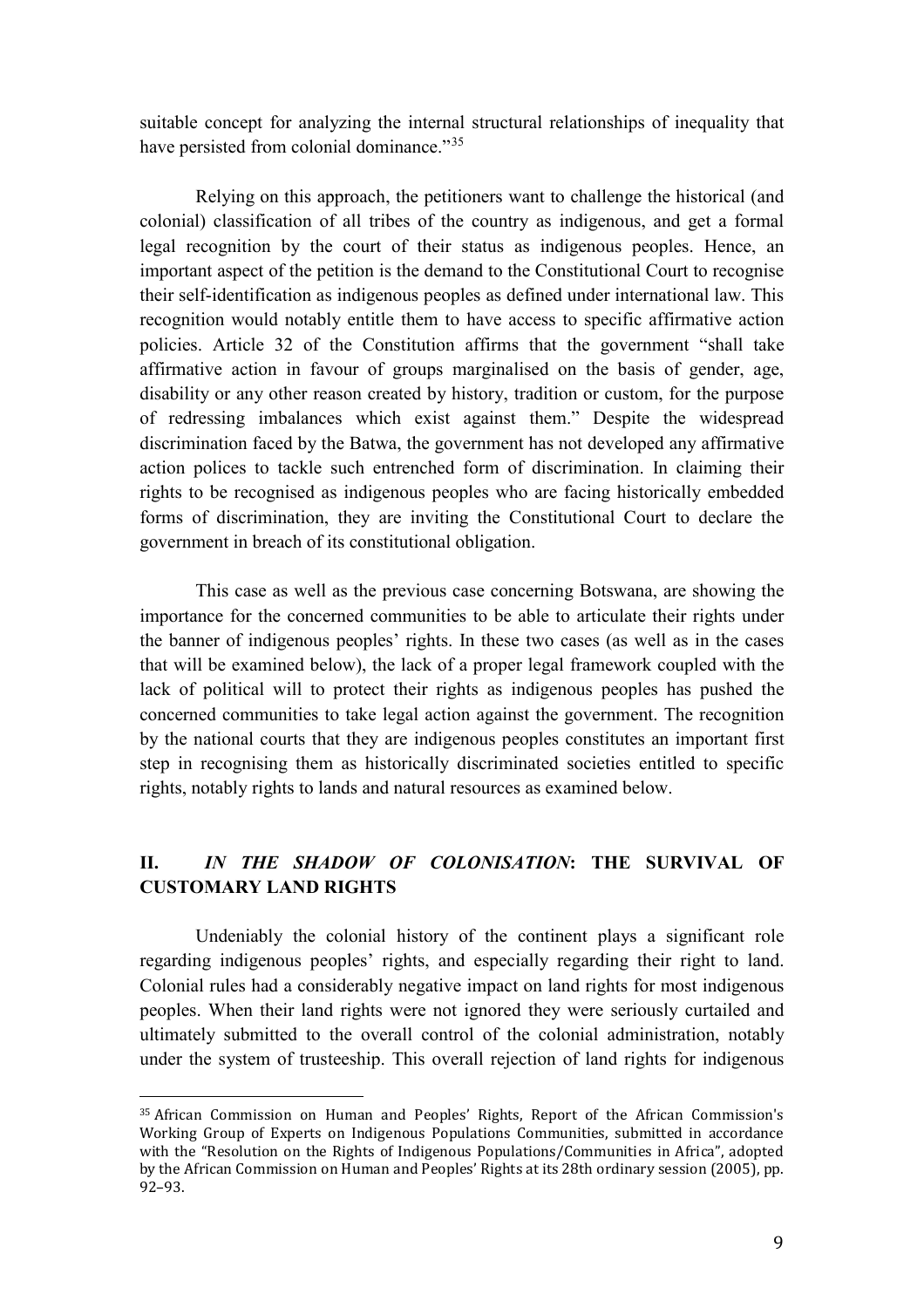peoples was based on the discriminatory and racist theories of non-usage of the land and lack of 'proper' formal land tenure systems.<sup>[36](#page-9-0)</sup> In post-colonial Africa many of the independent States have not fundamentally rejected this approach and have maintained a *statu quo ante* which is often resulting in the forced expulsion of indigenous peoples from their ancestral lands. Hence an important question regarding the value of litigation is the capacity of the courts to reverse centuries of discriminatory practices that have rejected indigenous peoples' land tenure systems as archaic and inexistent.

A critical issue for many indigenous peoples is their lack of formal and official title to prove their land ownership. It is a global phenomenon not limited to Africa, but the colonial legacy and its connection with present day legislations governing land rights has, until recently, not been examined in the context of indigenous peoples' rights. Under international law there is now a strong jurisprudence, notably emerging from the Inter-American Court of Human Rights, highlighting that possession should constitute title to land property.<sup>[37](#page-9-1)</sup> This jurisprudence also puts forward the importance of recognising indigenous peoples' own customary systems of tenures to recognise their rights to land. This issue has also been an important element of the jurisprudence of some of the common law jurisdictions from the period of the 1970s-1990s. Landmark rulings from Canada, Australia, and New Zealand were based on the central importance of recognising that colonisation, and the post-colonial legal systems, have not extinguished indigenous peoples' land rights. These rights are based on their own customary laws which have 'survived' colonisation and as such need to be recognised and protected by States.<sup>[38](#page-9-2)</sup> The issue in many African States is not entirely different from that post-colonial concept of Aboriginal or Native Title. Indeed, many communities are facing the same issue of having to 'demonstrate' their right to land based on their actual possession coupled with the claim that their land rights have survived colonisation, and therefore should be recognised and enforced by post-colonial courts. In most African Sates this jurisprudence could have an important effect as indeed most States have suffered from colonisation and its attached doctrines of land dispossessions and imposition of formalistic legal systems that ignored indigenous peoples' ancestral possession. Besides early references to the notion of so-called 'Native Title' in Privy Council decisions,<sup>[39](#page-9-3)</sup> until recently there was very little

<span id="page-9-0"></span><sup>36</sup> See J. Gilbert, *Indigenous Peoples' Land Rights under International Law: From Victims to Actors*  (2nd ed., Brill, 2016) i<br>I

<span id="page-9-1"></span><sup>37</sup> *The Mayagna (Sumo) Awas Tingni Community v. Nicaragua*, Inter-Am. Ct. H.R., (ser. C) No. 79 (2001); *Moiwana Village v. Suriname*, Inter-Am. Ct. HR (ser. C) No. 124 (2005); *Yakye Axa Indigenous Community v. Paraguay* Inter-Am. Ct. HR (ser. C) No. 125 (2005); *Sawhoyamaxa Indigenous Community v Paraguay* (2006); *Case of the Saramaka People v. Suriname* Series C No. 172 (2007); *Xákmok Kásek Indigenous Community v Paraguay* (2010. Series C No. 214); *Kichwa People of Sarayaku v Ecuador* ( 2012. Series C No. 245); *Case of the Kaliña and Lokono Peoples v. Suriname (*2015).

<span id="page-9-2"></span><sup>38</sup> For a detailed and critical analysis, see P. McHugh, *Aboriginal Title: The Modern Jurisprudence of Tribal Land Rights* (OUP, 2011).

<span id="page-9-3"></span><sup>39</sup> See case of *Amodu Tijani v. The Secretary of Southern Nigeria,* 2 A.C. 399 (1921); *In re Southern Rhodesia* [1919] A.C. 211, at 223—Privy Council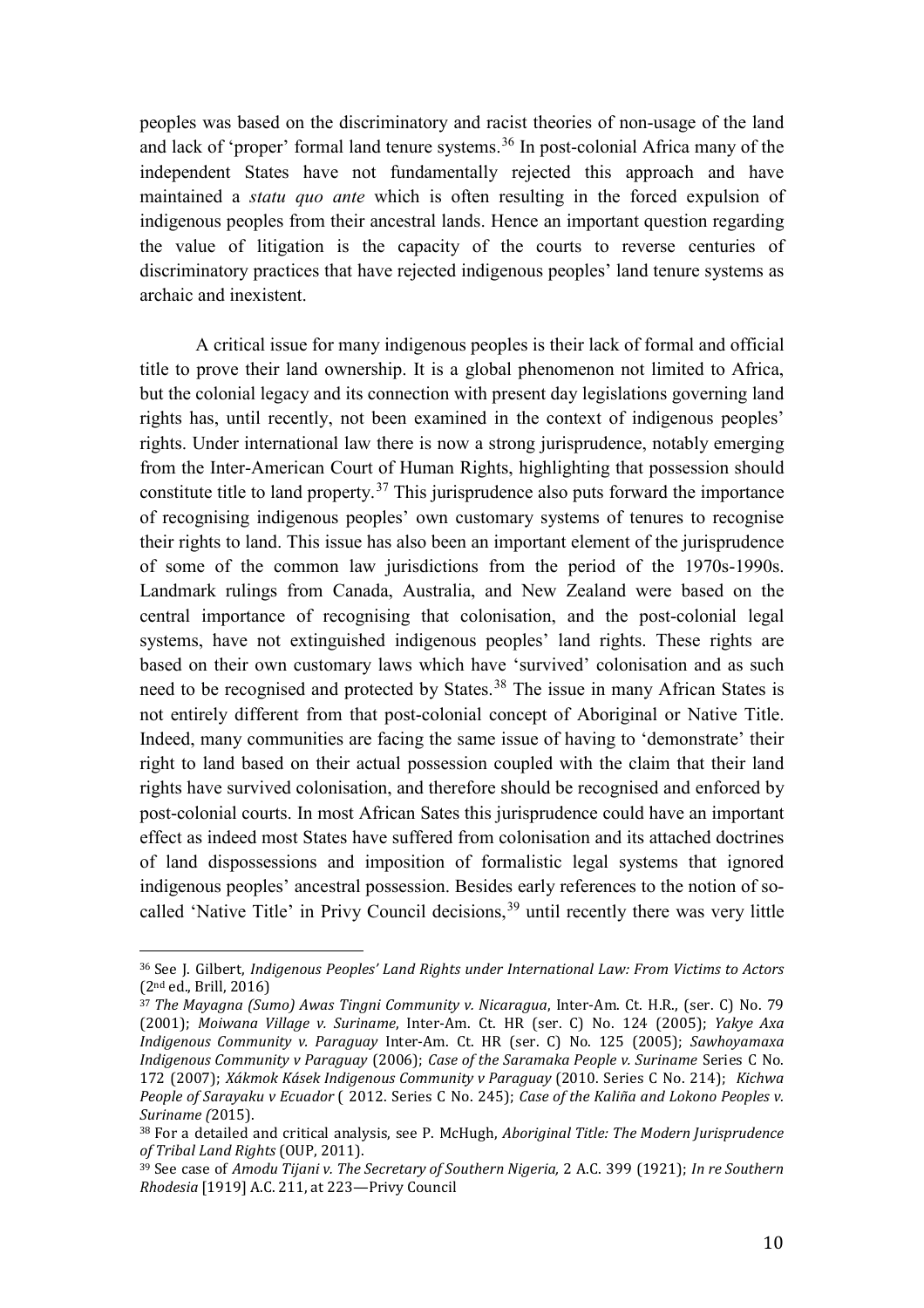jurisprudence that had examined this post-colonial legacy of land rights. One of the first cases to examine this colonial legacy was in South Africa.

## *A. The Survival of Customary Land Rights in South Africa*

Following the post-apartheid legacy on both land rights and nondiscrimination, the courts of South Africa have examined in details the connection between land rights and indigenous peoples' rights in a case which reached both the Supreme Court and the Constitutional Court.<sup>[40](#page-10-0)</sup> The concerned case was put forward by members of the Richtersveld community who brought a claim for the restoration of their ancestral land under the Restitution of Land Rights Act, a statutory mechanism giving effect to the government's constitutionally-mandated land reform and restitution programme. The Richtersveld community is a community of approximately 3,000 formerly nomadic and pastoralist people, who traditionally occupied a land that was then annexed by Alexkor, a State-owned diamond mine. When the land was annexed, the company argued that the community lost their rights to the land. The government contended that indigenous customary laws on ownership ceased with the annexation of South Africa by the British in 1847, and that this loss of rights was not a dispossession as envisaged under the post-apartheid land restitution act.

An important aspect of the case was the community's assertion that it used the land according to its "indigenous customs" and that such customary law interest had not been extinguished by colonisation and its following apartheid legacy. The case went from the local Land Court to the Supreme Court, and then the Constitutional Court. An essential element for the courts was to define whether the customary land rights of the community could constitute land rights as protected under the restitution of land act. One of the arguments was that the community had a right to the concerned land based on their own indigenous customary land rights, rights that were discriminatory ignored. At the lower levels, the claim was dismissed on the grounds that the claimants were dispossessed for the purpose of mining of diamonds and not because of racially discriminatory laws or practices. In appeal, the Supreme Court of Appeal recognised that the dispossession of the community was racially discriminatory "because it was based upon the false, albeit unexpressed premise that, because of the Ritchersveld community's race and lack of civilization, they had lost all rights in the land upon annexation."[41](#page-10-1) The Court highlighted that even though the undisturbed possession of the land by the concerned indigenous community was ignored on discriminatory grounds, indigenous laws regarding land rights had

<span id="page-10-0"></span><sup>40</sup> See: T.M. Chan, "The Richtersveld Challenge: South Africa Finally Adopts Aboriginal Title', in Indigenous Peoples Rights in Southern Africa", R.. Hitchcock and D. Vinding (ed.), *Indigenous Peoples' Rights in Southern Africa* (International Work Group for Indigenous Affairs, 2004), 114– 30 i<br>I

<span id="page-10-1"></span><sup>41</sup> The Ritchersveld Community and Others and Alexkor Limited and the Government of South Africa, Case No. 488/2001, para. 8 (Mar. 24, 2003).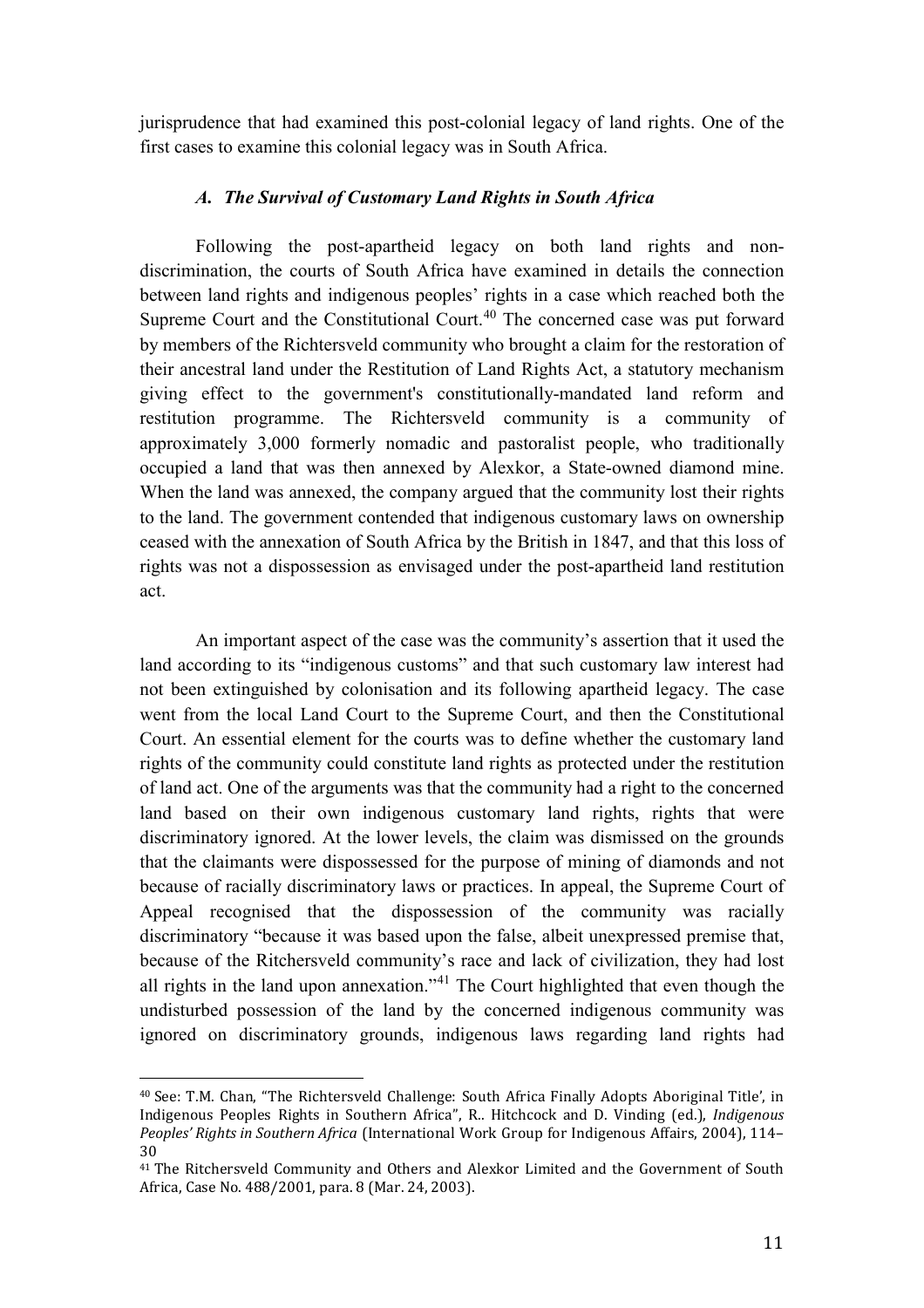survived and extended to the current legal regime. The judges ruled that the Richtersveld community's customary right of ownership had survived the annexation by the British Crown as "these rights constituted a 'customary law interest' and consequently a 'right in land'."[42](#page-11-0) As noted by the Court: "[A]n interest in land held under a system of indigenous law is thus expressly recognised as a 'right in land,' whether or not it was recognised by civil law as a legal right."<sup>[43](#page-11-1)</sup> The Court ultimately recognised the Richersveld right to land based on their "customary law interest under their indigenous customary law entitling them to exclusive occupation and use of the subject land and that its interest was akin to the right of ownership held under common law."[44](#page-11-2) 

Both the company and the government challenged the ruling in front of the Constitutional Court alleging that the court of appeal was wrong in holding that the community had customary law interest in the subject land. A central aspect of their challenge was based on the colonial history of the land claim. Alexkor's representatives put forward the fact that after annexation in 1847 by the British the land was not been granted under any form of tenure, as a result the British Crown became the only legal owner. Hence, from their perspective the community had lost its rights to land in 1847 as a result of the annexation. Joining the Supreme Court of Appeal, the Constitutional Court rejected this argument highlighting that colonial rules had not extinguished the customary land rights of the community. In highlighting the legal value of customary indigenous peoples' land rights, the Constitutional Court stated: "indigenous law feeds into, nourishes, fuses with and becomes part of the amalgam of South African law."[45](#page-11-3)

This ruling constitutes an important decision not only for the concerned community but also for many other indigenous communities who have also faced serious discrimination and non-recognition of their rights to land in South Africa. Due to the very unique post-apartheid legal regime on which this decision was based it is hard to foresee how such decision might translate to other jurisdictions outside South Africa. Nonetheless some aspects of this decision could offer some relevant legal developments outside the borders of South Africa, notably based on the fact that it highlights that colonisation and its following post-colonial legacy has not extinguished indigenous peoples' land rights. This case also highlight the importance of the formal recognition of indigenous customary land laws. The cohabitation between customary laws and formal laws is extremely relevant for the whole continent as most indigenous peoples still predominately refer to customary land tenure systems as their main legal norms when it comes to land rights.

<sup>42</sup> *Id.* at para. 8. i<br>I

<span id="page-11-2"></span><span id="page-11-1"></span><span id="page-11-0"></span><sup>43</sup> *Id.* at para. 9.

<sup>44</sup> *Id.* at para. 27.

<span id="page-11-3"></span><sup>45</sup> *Alexkor Limited and the Government of South Africa v. The Ritchersveld Community and Others*, Case CCT 19/03, at 51 (Oct. 14, 2003).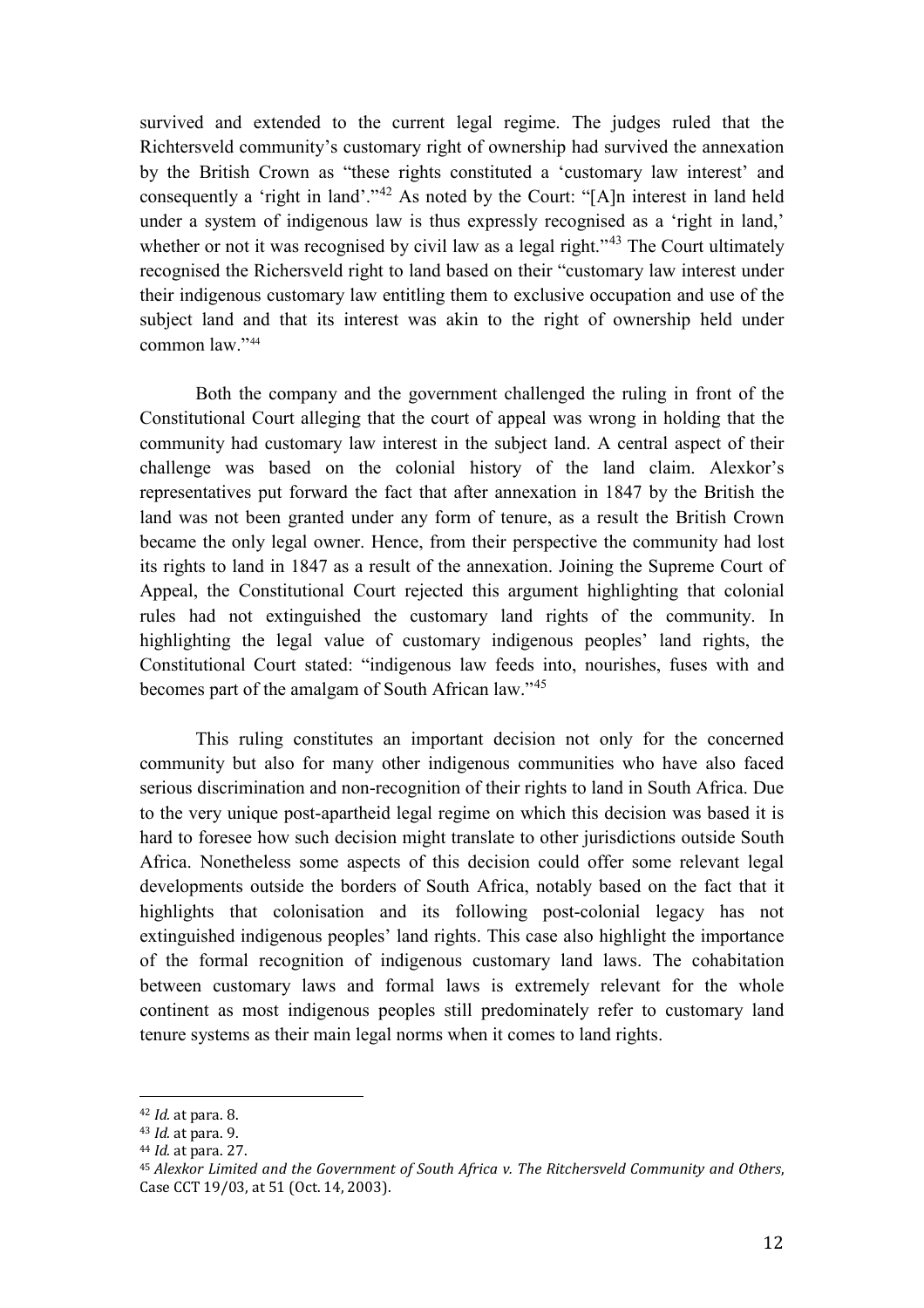### *B. Land and Natural Resources in Botswana*

Nearly at the same time another important legal battle on land rights was taking place across the border in Botswana. In the case concerning the CKGR mentioned earlier, one of the central issues for the court was to determine whether the indigenous community had any right to the land, and if so if their forced removal was illegal. To address this issue the judges had to examine the issue of survival of customary land laws and the nature and value of possession as constituting title. The High Court ruled in favour of the indigenous community highlighting that their possession based on customary law subsisted the creation of the game reserve both under colonial rules and in the post-independence period. The court highlighted that the forced removals of the concerned community and the denial of their rights to occupy their ancestral territory were unlawful and unconstitutional. As noted by ones of the judges, the establishment of the game reserve did not extinguish their customary land rights so the applicants "were in possession of the land that they lawfully occupied."[46](#page-12-0) The court unanimously recognised the right of the applicants to live and reside in the reserve. In a similar approach to the one adopted by the judges in South Africa, an important element of the ruling was the recognition of the nonextinguishment of indigenous peoples' customary land rights under colonial rules and post-independent legislation.

However, there were some serious limitations within the ruling of the High Court in 2006. First, the court ruled that the stopping of services was lawful and the government was not required to restore basic and essential services in the reserve. This led to the impossible situation for the community of having been recognised their rights to live on their ancestral land but not having the right to the water that could allow them to live on the land. During the forced relocation of the community outside the reserve, the authorities had destroyed several water tanks and sealed off some of the essential boreholes. This led to another court case which started in 2010. This time the focus was on the recognition of their right to access and use water resources. In particular the applicants sought permission to re-commission, at their own expense, a borehole that had been closed by the government. The applicants lost their case in first instance, the judge stating that "The Basarwa have chosen to settle in areas far from those facilities. They have become victims of their own decision to settle an inconveniently long distance from the services and facilities provided by the government." This was overturned in appeal when the community was recognised its fundamental rights to access water. The court ruled that since the applicants were found in "lawful occupation" of their ancestral lands, they should have the right to drill their boreholes for domestic purposes. It has been a long legal battle for the

<span id="page-12-0"></span><sup>46</sup> Statement from Judge Phumpahi, *Central Kalahari Legal Case No. MISCA 52/2002 in the Matter between Roy Sesana, First Applicant, Keiwa Setlhobogwa and 241 others, Second and Further Applicants, and the Attorney General* High Court of Botswana (2006) i<br>I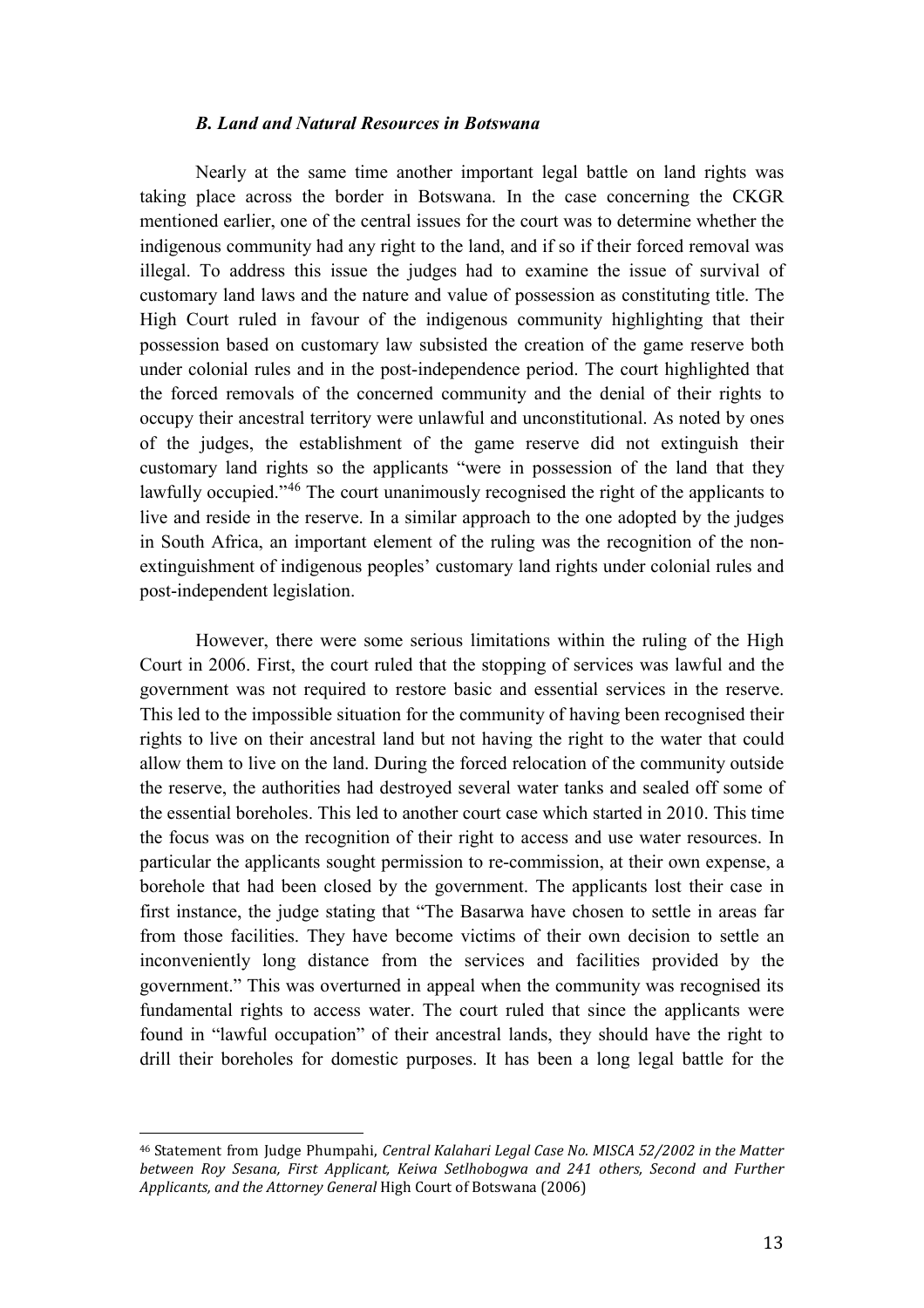residents San community of the game reserve to gain their right to live on their lands, taking four different cases of litigation.<sup>47</sup>

Some important lessons can be drawn from such process, and notably the importance of recognising the fundamental connection between land and natural resources. Indeed for many indigenous community, and not only the San, land rights relate to the rights to use and access the natural resources found on their territories, including water rights and also hunting and gathering rights. The second limitation of the case relates to the fact that the 'legal' victory concerns only a limited number of the original inhabitants of the reserve as only the applicants listed got the right to go back, not the whole communities who were forcedly removed. Whilst the case has often been perceived to be a victory for the San of Botswana, the reality is different as the case was filed to the court with the name of 243 specific applicants. Hence the decision concerns only these applicants not the entire concerned San communities. This restriction came as a late realisation for many other residents of the reserve. This has also served as a lesson across the border as a case which was launch by several San communities in Namibia has been using the framework of class action rather than individually based claim.

Overall, looking at both cases of litigation in South Africa and Botswana, what is emerging is the importance of a legal theory on 'indigenous customary title'. In both situations, the concerned communities won their case based on the recognition that the radical colonial title to land ownership, and its ensuing post colonial legacy, have not 'extinguished' indigenous peoples' land rights, and that their rights to land form part of the contemporary legal framework governing land laws at the same level than other statutory and jurisprudential rights. Comparative legal analysis has played an important role in these decisions. The courts have highlighted the importance of integrating indigenous peoples' customary land rights within the mixed and plurilegal African systems. It is in this mix of common law, Roman-Dutch, civil statutory laws and customary law that a specific African approach to the meaning and content indigenous peoples' land rights appears. In terms of legal theories regarding indigenous peoples' land rights, it is important that the recognition of possession and customary law as a source of land rights does not come with the limitation of extinguishment which has been developed in common law countries such as Australia and Canada. Indeed under the common law doctrine, Aboriginal or Native titles are submitted to the "illegitimate assumption of State power to extinguish such title."<sup>[48](#page-13-1)</sup> Instead the courts in South Africa and Botswana adopted a less State centric approach to indigenous peoples' land rights putting forward the power of customary laws. Whilst, to some extent the approach builds on the Aboriginal/Native title theories, it includes indigenous land laws within a much more equalitarian footing with other

<span id="page-13-0"></span><sup>47</sup> More recently in 2014, five residents have lodged a new claim for the recognition of their right to hunt within the reserve, as without the possibility to hunt life in the reserve is impossible. j

<span id="page-13-1"></span><sup>&</sup>lt;sup>48</sup> Final working paper prepared by the Special Rapporteur, Mrs. Erica-Irene A. Daes, Indigenous peoples and their relationship to land, UN Doc. E/CN.4/Sub.2/2001/21 (2001), at 38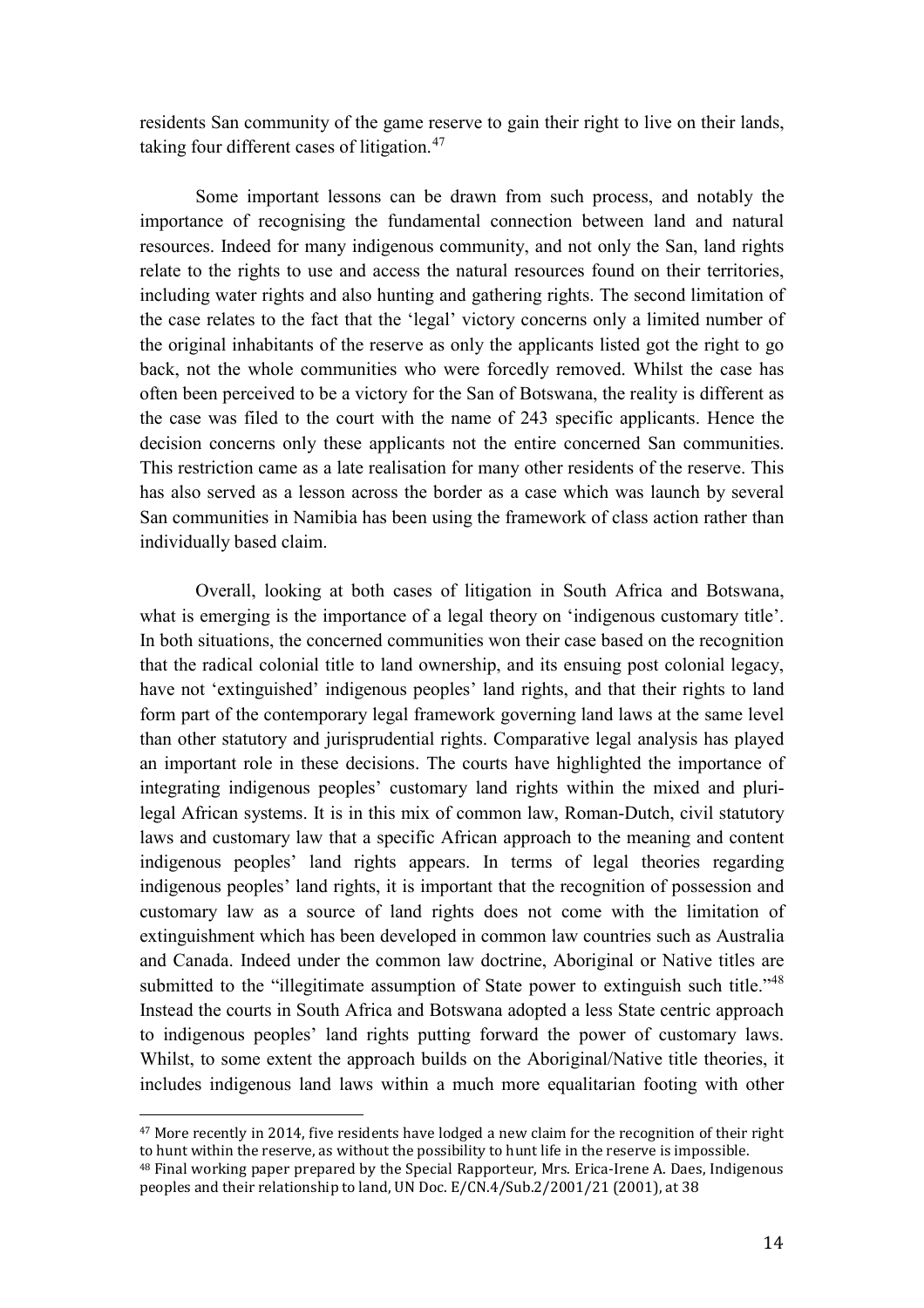competing right. This approach is very specific to Africa, and arguably more compelling, as indigenous title seems to be less fragile and less totalising as it is not submitted to a nearly impossible burden of proof that marks the common law theories on aboriginal title.<sup>[49](#page-14-0)</sup> The emergence of an African indigenous title theory, or as captured by McHugh the '*creolisation*' of indigenous title theory, is based on a more atomised place for customary collective rights.<sup>[50](#page-14-1)</sup> It is also developed with a better inclusion of human rights principles of equality and non-discrimination which were clearly articulated by the petitioners and their legal teams as essential element of land rights.

## **III. LITIGATING AGAINST CONSERVATION, DEVELOPMENT AND TOURISM**

For many indigenous communities across the continent, wildlife conservation, economic development and tourism have often become synonymous with destitution and loss of lands.<sup>[51](#page-14-2)</sup> In the name of development or conservation, indigenous peoples have often been pushed away from their traditional lands, losing access to their ancestral territories and the essential natural resources contained on these lands.<sup>[52](#page-14-3)</sup> Several indigenous communities have suffered from "aggressive conservationist initiatives" that have often resulted in their forced expulsion from natural reserves or other wildlife protection areas.<sup>[53](#page-14-4)</sup> The other major negative factor affecting indigenous peoples relates to large-scale developmental projects on indigenous territories, including for examples dams, logging, mining and other related infrastructures. These developments regularly lead to forced eviction, loss of lands and livelihoods, destitution and environmental degradation. All these initiatives are usually undertaken in the name of development. When it comes to development and exploitation of natural resources, States often put forward the argument that they cannot stop these large-scale developments that will bring significant wealth to the whole country to protect just a few marginalised indigenous peoples.<sup>[54](#page-14-5)</sup> Tourism is another 'plague' affecting indigenous peoples across the continent. The massive boost of the tourism industry over the last few decades has had a dramatic impact on indigenous peoples as their territories are often located on tourism hotspots. In this context, tourism often

<span id="page-14-1"></span><span id="page-14-0"></span><sup>49</sup> See P. McHugh, *Aboriginal Title: The Modern Jurisprudence of Tribal Land Rights* (OUP, 2011) <sup>50</sup> P. McHugh, personal communication during the Half-Day Workshop on 'Adjudication and Indigenous Peoples', Queen Mary University, 27 January 2016 i<br>I

<span id="page-14-2"></span><sup>51</sup> See Laura A. Young and Korir Sing'Oei, *Land, livelihoods and identities: Inter-community conflicts in East Africa* (MRG, 2011)

<span id="page-14-3"></span><sup>52</sup> See Human Rights Committee: Ivan Kitok v. Sweden, Communication No. 197/1985, Report of the Human Rights Committee, GAOR, 43th Sess., Supp. 40 (A/43/40); Lubicon Lake Band v. Canada, Communication No. 167/1984 (26 March 1990), UN Doc. Supp. No.40 (A/45/40) at 1 (1990); Hopu and Bessert v. France, Communication No.549/1993, UN Doc. CPR/C/60/D/549/1993/Rev.1 (29 December 1997)

<span id="page-14-4"></span><sup>53</sup> See: M. Sapignoli and R. Hitchcock, *People, Parks, and Power: The Ethics of Conservation-Related Resettlement* (forthcoming 2016)

<span id="page-14-5"></span><sup>54</sup> See: M. Blaser, Harvey A. Feit, and G. McRae (eds.), *In the Way of Development: Indigenous Peoples, Life Projects and Globalization* (Zed/IDRC 2004).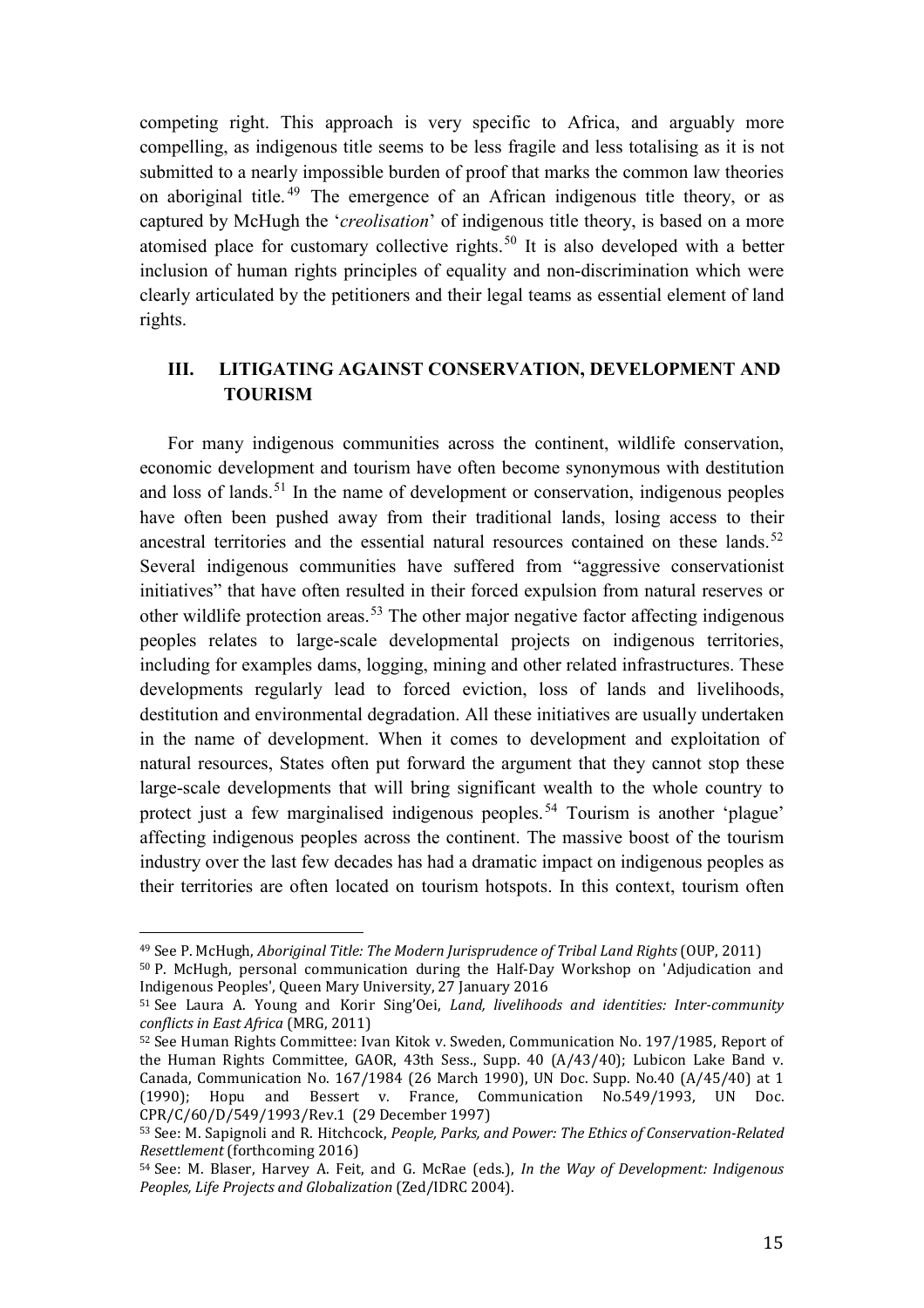results in forced relocation, loss of livelihoods and the exploitation of indigenous peoples' own cultural asserts without due recognition and benefits. Hence it is not surprising that most cases of litigation concern these three 'plagues': development, conservation and tourism. For example, on the aforementioned case from Botswana, one of the central arguments in defence of the forced removal of the community by the government was that such removal was done in the interest of conservation, tourism, and development.<sup>[55](#page-15-0)</sup> Likewise the case in South Africa concerned mining interests and development. All these issues of development, conservation and tourism were also at the heart of the litigation between the Endorois community and the government of Kenya.

### *A. The Right to Development and the Endorois in Kenya*

The Endorois are a predominantly pastoralist society living in Kenya's Rift Valley, and their practice of pastoralism has consisted of grazing their animals in the lowlands around Lake Bogoria. A Game Reserve has been established on their territory, and several game lodges, roads and a hotel have been built on their land. The government has also granted a concession for ruby mining on part of the territory. After years of frustrating negotiations and litigation at the national level, the Endorois community decided to take their case to the African Commission on Human and Peoples' Rights.<sup>[56](#page-15-1)</sup> The Endorois alleged violations resulting from their forced displacement of from their ancestral lands, the failure to adequately compensate them for the loss of their property, the disruption of their pastoralist way of life and violations of the right to practise their religion and culture, as well as the overall process of development of the Endorois people.

A central argument of the government was that tourism and the exploitation of natural resources (notably ruby mining) would bring significant resources to the region. The government highlighted the fact that the project for tourism around Lake Borogia was seen as a potential positive development and all the revenues raised by the Game Reserves were re-used to support development projects carried out by the County Council for the area. One of the arguments put forward by the government was that the establishment "of a Game Reserve under the Wildlife laws of Kenya is with the objective of ensuring that wildlife is managed and conserved to yield to the nation in general and to individual areas in particular optimum returns in terms of cultural, aesthetic and scientific gains as well as economic gains as are incidental to proper wildlife management and conservation."<sup>[57](#page-15-2)</sup> Overall, the government was arguing that other communities, and the country as a whole was to benefit from the

<span id="page-15-0"></span><sup>&</sup>lt;sup>55</sup> Also worth noting that even though mining was not put forward as a ground for relocation, there is now a diamond mine in the southeast of the reserve, a planned copper–silver mine in the northwest, and several mining prospects pending elsewhere. I

<span id="page-15-1"></span><sup>56</sup> Communication 276/2003, *Centre for Minority Rights Development (Kenya) and Minority Rights Group International on behalf of Endorois Welfare Council v Kenya* (2010)

<span id="page-15-2"></span><sup>57</sup> Id., para. 178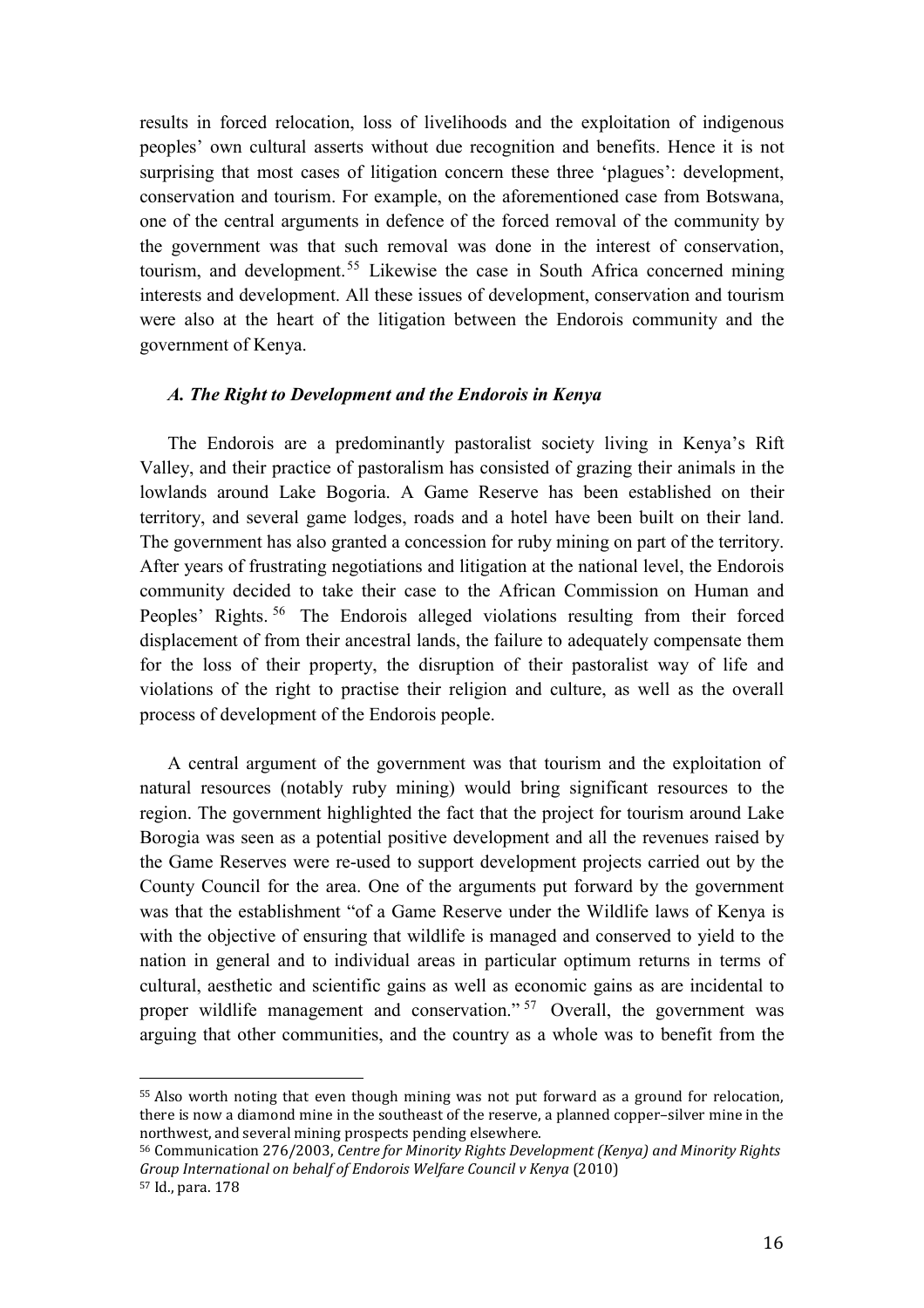development. They also added that the community knew about the mining concession and would benefit from its exploitation. The government concluded that "the task of communities within a participatory democracy is to contribute to the well-being of society at large and not only to care selfishly for one's own community at the risk of others<sup>"[58](#page-16-0)</sup>

On their side, the Endorois argued that these developments were taking place in violation of their right to development protected under Article 22 of the African Charter which states: "All peoples shall have the right to their economic, social and cultural development with due regard to their freedom and identity and in the equal enjoyment of the common heritage of mankind." Based on this article the Endorois highlighted that the imposed decision of the government to proceed with these developments on their lands put them into a situation of disenfranchisement by losing access to a land essential to ensure the maintenance of their pastoralist way of life. The pastoralist community contended that the government had violated their right to development by its failure to adequately involve them in the development process taking place on their customary lands as well as its failure to ensure the continued improvement of the community's well-being. They highlighted that in forcing such developmental projects on their lands the government "did not embrace a rights-based approach to economic growth, which insists on development in a manner consistent with, and instrumental to, the realisation of human rights and the right to development through adequate and prior consultation."[59](#page-16-1) It is not so much the legitimacy of the decision of the government in turning the land into a tourism and wildlife reserve that the community was contesting but rather the way the decisions were made and notably the lack of consideration to their culture and survival. They emphasised that the Game Reserve and their pastoralist way of life should not be mutually exclusive. Linking self-determination and development, they stressed that they had "suffered a loss of well-being through the limitations on their choice and capacities, including effective and meaningful participation in projects that will affect them." [60](#page-16-2) The community highlighted that "self-determination also include the ability to dispose of natural resources as a community wishes, thereby requiring a measure of control over the land<sup>"[61](#page-16-3)</sup>

In terms of legal jurisprudence, the position of the two parties on the meaning of the right to development made it a very compelling case since there have been very few cases of litigation on the right to development. Under international human rights law there has been debates on the theoretical implications of the right to development but very rare instances of legal adjudication.<sup>[62](#page-16-4)</sup> In general the right to development has

I

<sup>58</sup> Id., para. 270

<span id="page-16-1"></span><span id="page-16-0"></span><sup>59</sup> Id, para. 135<br><sup>60</sup> Id., para. 129

<span id="page-16-2"></span>

<span id="page-16-3"></span><sup>61</sup> Id., para. 129

<span id="page-16-4"></span> $62$  For a review and references, see: M. Salomon and A. Sengupta, "The right to development: obligations of states and the rights of minorities and indigenous peoples" (Minority Rights Group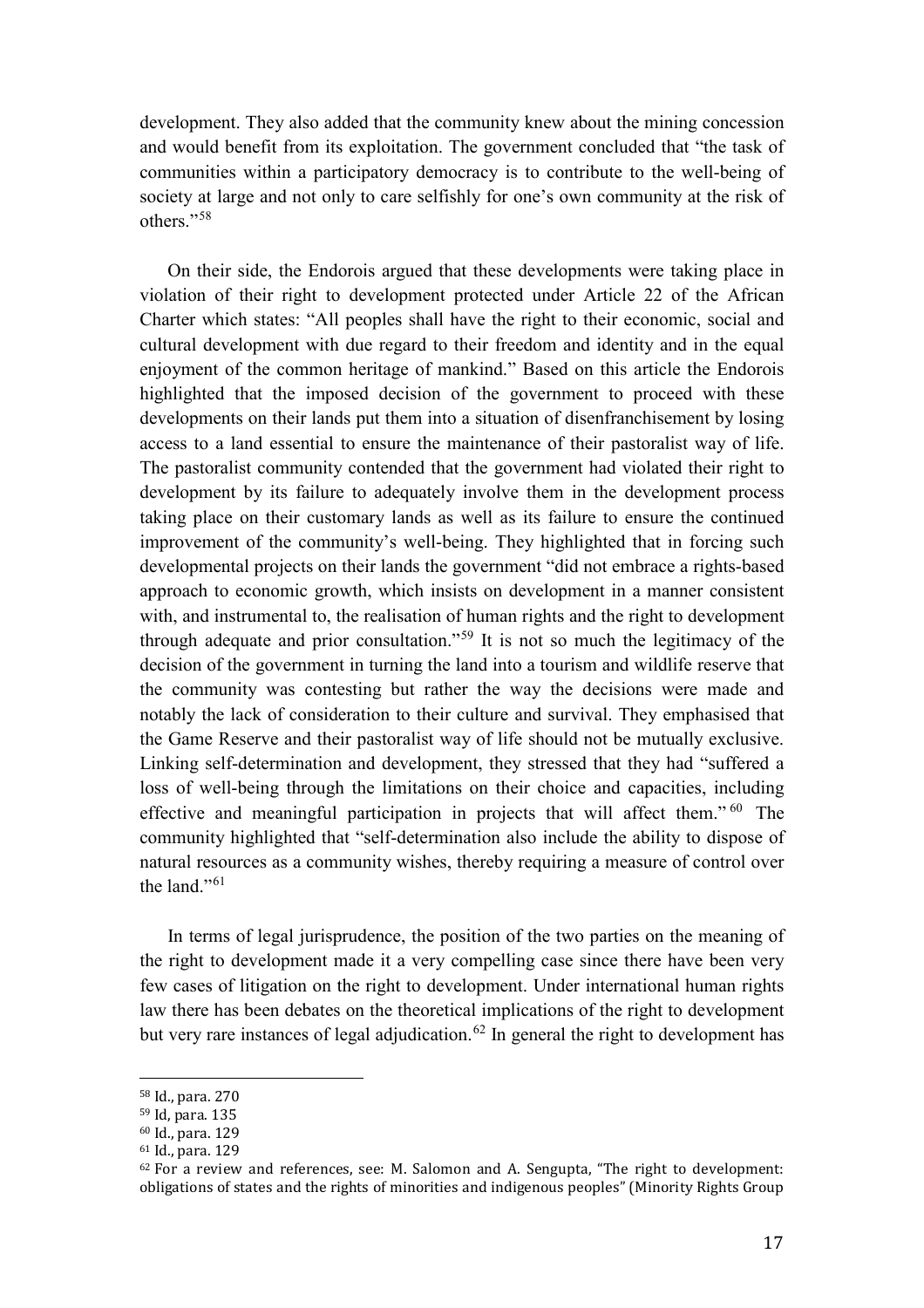not been seen as a justiciable right. Regarding the scope of the right to development, the African Commission highlighted that "the right to development is a two-pronged test, that it is both constitutive and instrumental, or useful as both a means and an end."[63](#page-17-0) Adopting a pragmatic focus, the Commission concentrated on two principal issues: (1) to what extent was the community was (or not) consulted prior to the establishment of the wildlife reserve on their territories and (2) whether such development provides benefit to the concerned community. The Commission found that the lack of "meaningful participation" by the Endorois who "were informed of the impending project [on their land] as a *fait accompli*" was a violation of the right to development. The Commission found that the government had violated the right of the indigenous community to their culture, land, and development. It rejected the argument put forward by the government that the community's rights should be 'sacrificed' in the name of development, tourism and conservation. Instead the Commission underscored that a fair balance should be struck insuring that the community would also benefit and participate to these developments. From a global legal perspective, this aspect of the case is extremely appealing since there are few cases that have specifically focused on the right to development in the context of large-scale developmental projects taking place on indigenous peoples' territories. This legal reasoning could have some important echoes across the continent as most government usually justify the forced displacement of marginalised indigenous communities on the basis that it is necessary to allow development, conservation and tourism.

#### *B. Tourism, Corporations and The Maasai in Tanzania*

Three indigenous Maasai communities in northern Tanzania find themselves in the middle of a complex legal battle to reclaim their rights over their ancestral lands and resources following the wrongful acquisition of their lands by private corporations.[64](#page-17-1) In 2010, the concerned Maasai villagers had filed a petition to the local High Court in Arusha after they were forced from their land and blocked from vital water sources to make way for a luxury safari camp near the world-famous Serengeti National Park. The safari camp is run by a subsidiary Tanzania entity of a US-based Safari Company, Thomson-Wineland Adventures Inc., also known as Thomson Safaris. In 2006, Thomson's affiliate, Tanzania Conservation Ltd. (TCL), acquired 12,617 acres of land known as "Sukenya Farm," which had traditionally

International, 2003); D. Aguirre, *The Human Right To Development In A Globalized World* (2008); K. De Feyter, *World Development Law* (2001); M. Salomon, *Global Responsibility For Human Rights: World Poverty And The Development Of International Law* (2007). i<br>I

<span id="page-17-0"></span><sup>63</sup> Endorois Case, supra note 55, para. 277

<span id="page-17-1"></span><sup>64</sup> *Mondorosi, Sukenya and Soitsambu Village Councils v Tanzania Breweries Limited, Tanzania Conservation Ltd*, Ngorongoro District Council, Commissioner for Lands and Attorney-General (Tanzania), see: http://minorityrights.org/law-and-legal-cases/mondorosi-sukenya-and[http://minorityrights.org/law-and-legal-cases/mondorosi-sukenya-and](http://minorityrights.org/law-and-legal-cases/mondorosi-sukenya-and-soitsambu-village-councils-v-tanzania-breweries-limited-tanzania-conservation-ltd-ngorongoro-district-council-commissioner-for-lands-and-attorney-general-tanzania/)[soitsambu-village-councils-v-tanzania-breweries-limited-tanzania-conservation-ltd-ngorongoro](http://minorityrights.org/law-and-legal-cases/mondorosi-sukenya-and-soitsambu-village-councils-v-tanzania-breweries-limited-tanzania-conservation-ltd-ngorongoro-district-council-commissioner-for-lands-and-attorney-general-tanzania/)[district-council-commissioner-for-lands-and-attorney-general-tanzania/](http://minorityrights.org/law-and-legal-cases/mondorosi-sukenya-and-soitsambu-village-councils-v-tanzania-breweries-limited-tanzania-conservation-ltd-ngorongoro-district-council-commissioner-for-lands-and-attorney-general-tanzania/)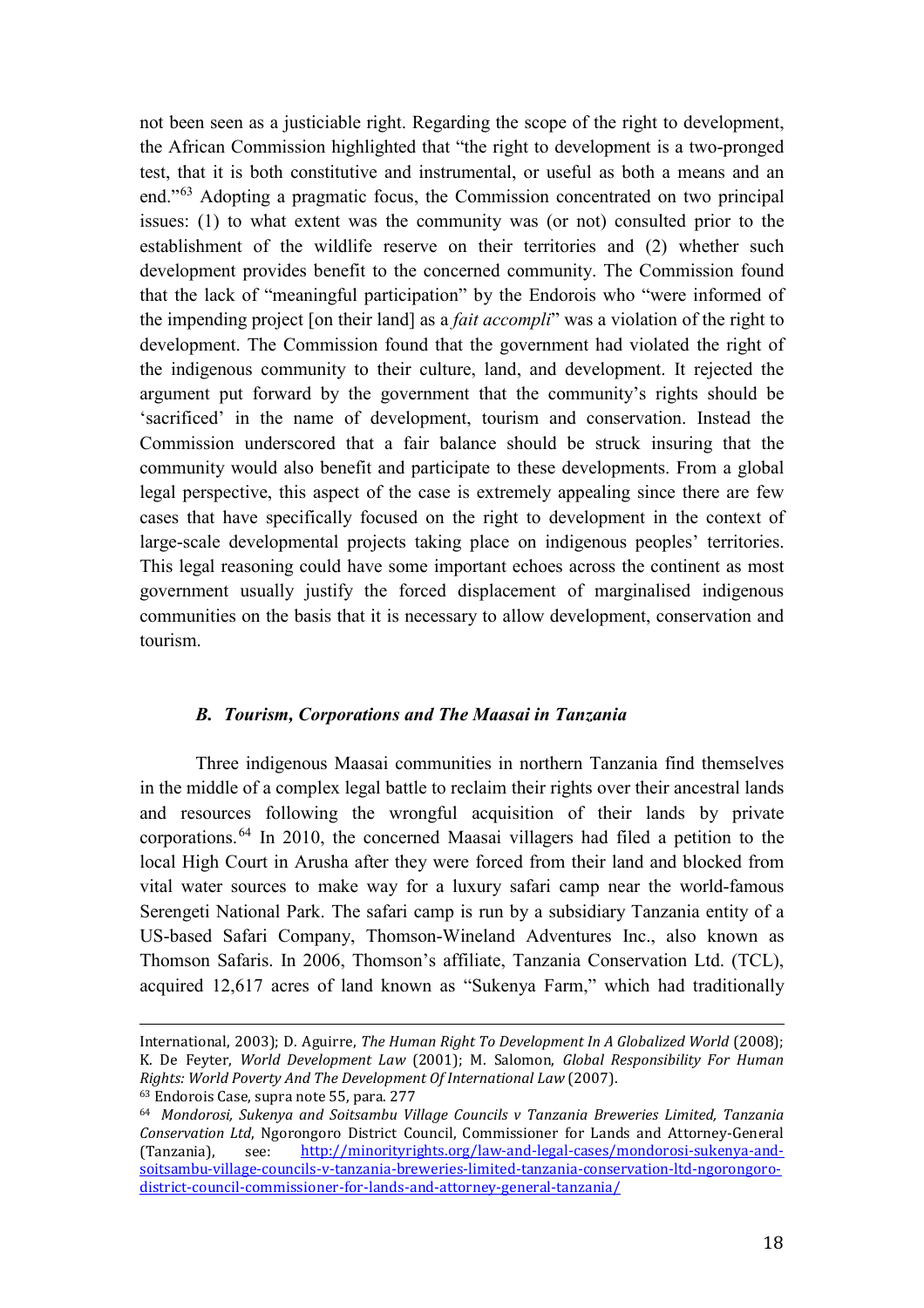been used by the Maasai communities. Their legal claim reposes on a complex and historical battle over the land which started in 1984 when the government-owned Tanzania Breweries Limited (TBL) acquired 10,000 acres at Sukenya Farm, without any consultations, consent or compensation of the local communities. The aim of the brewery company was to cultivate barley and wheat, but ultimately it only used a very small parcel of the land (700 acres), while the remaining part of the land was in usage by the Maasai communities for grazing and watering their livestock. In 2006, the land was then sold to the Tanzania subsidiary of Thomson Safari without any form of consultation, or involvement of the indigenous pastoralists communities.

The indigenous communities challenged the legality of the acquisition of their lands in a petition to the High Court. Their claim was notably based on the fact that it did not follow required conditions of consultation and compensation. In their complaint to the court the villagers also highlighted that their continuous peaceful occupation of the land since it was wrongly acquired in 1984 made them the rightful owner of the land under the theory of acquired rights. The asked the court to recognise the illegality of the acquisition of the land by the US based Safari Company. In their application the villagers requested the court to revoke the company's land title, prevent them from converting the land's designated use from pastoralism to tourism, and award damages for the injuries they have suffered due to their exclusion from the land. However, in 2015, the High Court ruled against the villagers apart from a minor point concerning an illegal transfer of part of the land, but no damages were awarded to the communities.<sup>[65](#page-18-0)</sup> Whilst this undoubtedly represents an important setback for the applicants, there are some important legal aspects of their legal battle that need to be highlighted.

An important aspect of the case relates to the allegation against the act of the corporation based in the US. Legally the communities could not take direct legal action against the US based corporation in a local court as it had operated under its subsidiary based in Tanzania. With the assistance of Earth Rights International, an international NGO based in the US, the three Maasai communities turned to a US federal court to support their on-going legal battle over the land they lost to Thomson Safaris.<sup>[66](#page-18-1)</sup> The federal court action was filed under the Foreign Legal Assistance (FLA) Statute (28 U.S.C. § 1782), a law that allows people to obtain documents and information from individuals or companies in the US to support foreign legal proceedings. The aim of the legal action in the US was to show that Thomson Safari knew that the land confiscation was illegal and were aware of the extremely negative consequences that such illegal acquisition would have for the communities. The documents and information that were made available through this legal proceeding in

<span id="page-18-0"></span><sup>&</sup>lt;sup>65</sup> See: "MRG deeply disappointed by Arusha Court land rights judgment against Loliondo Maasai", at: http://minorityrights.org/2015/10/28/mrg-deeply-disappointed-by-arusha-court-<br>land-rights-judgment-against-loliondo-maasai/ i<br>I

<span id="page-18-1"></span><sup>&</sup>lt;sup>66</sup> See: [http://www.earthrights.org/media/maasai-villagers-turn-us-courts-information-abusive](http://www.earthrights.org/media/maasai-villagers-turn-us-courts-information-abusive-evictions-us-safari-company)[evictions-us-safari-company](http://www.earthrights.org/media/maasai-villagers-turn-us-courts-information-abusive-evictions-us-safari-company)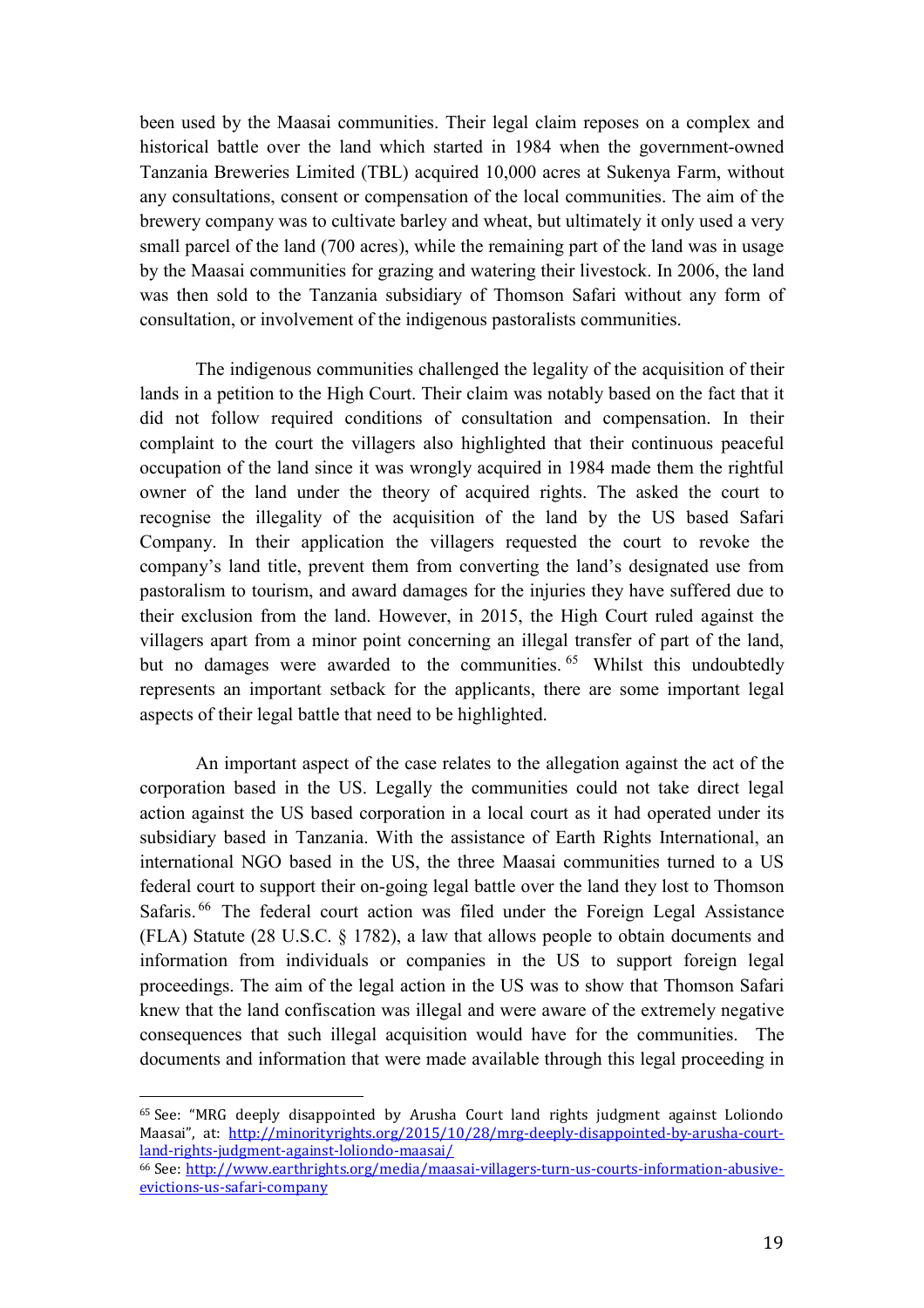the US could be essential to support the claim of the communities in Tanzania. It was also an innovative and novel way – not much used in the  $US$  - of bringing the litigation 'home'.

Whilst the situation in this case might sound very specific it reflects on the situation faced by many indigenous communities across the globe. In many situations private corporations acquire indigenous territories under quite similar processes using nationally or locally registered sub-contractor or subsidiaries to conduct their operations on indigenous territories. From this perspective, the complexity of the legal action that the Maasai villagers had to go though is a good indicator of the complexity of the legal strategy that many indigenous communities have to face when multinational corporate interests are invading their territories. It also shows how international supports from international actors could be crucial to engaged in such transnational litigation.

## **IV. LACK OF IMPLEMENTATION, STRATEGIC LITIGATION AND LEGAL EMPOWERMENT**

For many marginalised indigenous communities taking legal action is a daunting process. It is complex, technical, lengthy and costly. Moreover, there is no guarantee of wining a case, and even in case of victory the prospects of implementation are often tenuous. Nonetheless, as this article has examined many very marginalised indigenous communities are engaging with litigation. This last section wishes to examine some of the hurdles faced by indigenous peoples in engaging with litigation with the aim of offering a reflection on the reasons that are pushing indigenous peoples to engage with litigation. The aim is to examine to what extent litigation is part of a strategy for social change (referred to as strategic litigation) and to what extent it participates to the legal empowerment of marginalised indigenous communities. To undertake such analysis, the following discussion is based on three important phases of the litigation process, namely: (1) the pre-trial development of a legal strategy and the process of evidence gathering by the communities and their legal support team; (2) the trial phase in itself, which is often a lengthy and costly process; (3) and the post-ruling phase, which even in the event of a victory in court does not signal the end of the legal battle for implementation.

### *A. Pre-Trial Strategy: Community and Evidence Gatherings in Uganda*

The decision to take legal action by the Batwa represents a compelling experience about community mobilisation and the development of a legal strategy before going to litigation. The Batwa do not live as one united community but live in scattered small communities, squatting either at the borders of the lands they have been evicted from or in the vicinity of villages or towns that are near the parks. In 2000, several community leaders, with the support and involvement of outsiders and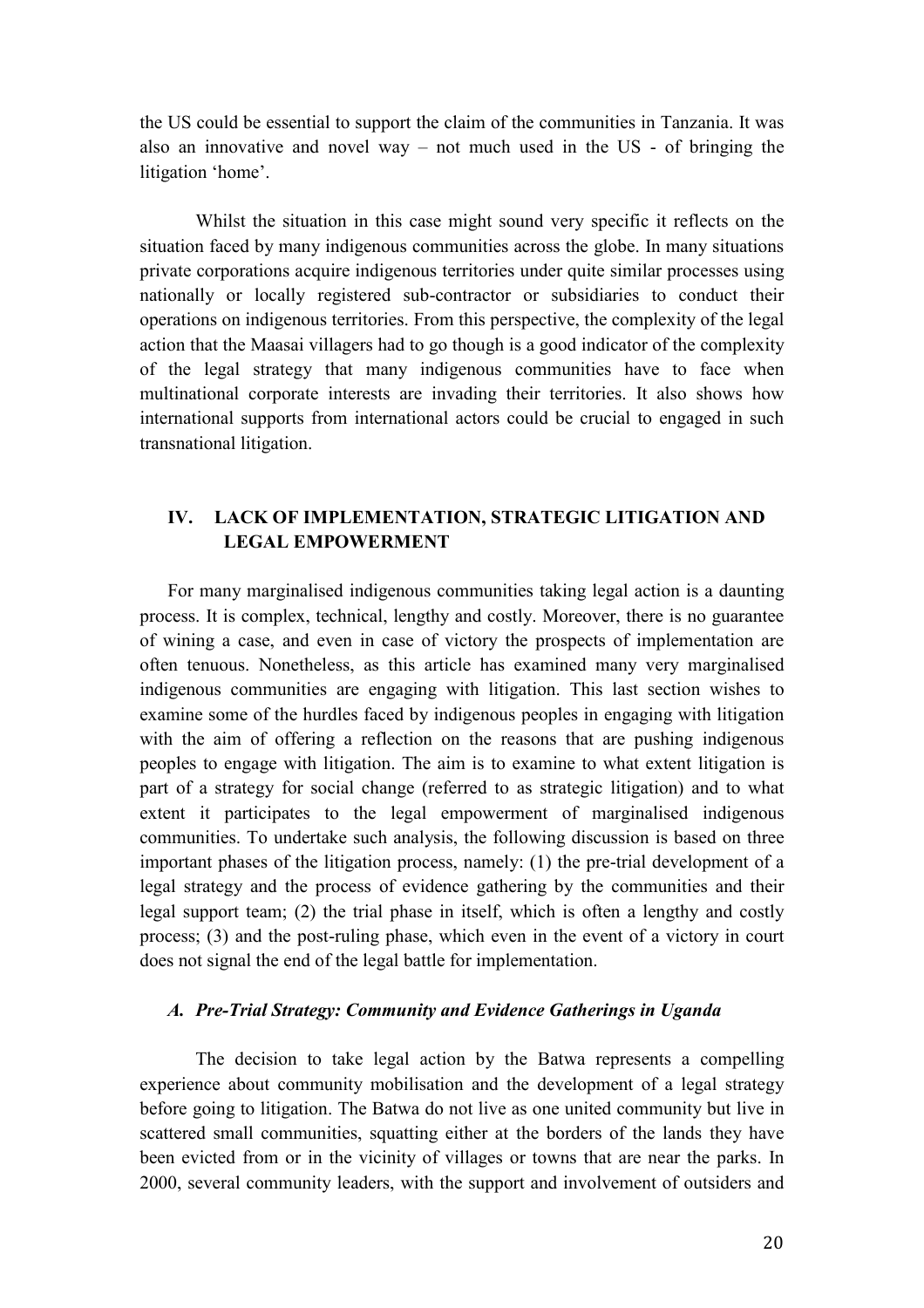NGOs, decided to establish the United Organisation for Batwa Development in Uganda (UOBDU) as an umbrella organisation to support the Batwa to unite and engage in informed advocacy for their rights. UOBDU quickly became a place for communities to voice their concerns and share similar stories of discrimination. The organisation quickly became the main avenue for them to express their concerns to the government, notably through numerous exchanges and discussions with local councils, various government departments as well as the Parliament of Uganda. Under the umbrella of the organisation the Batwa also started to address international and regional human rights mechanisms, which led to the issuance of clear guidance on how Uganda should address the human rights situation of the Batwa. However, over the years of negotiations and push by international and regional human rights institutions, the hope of achieving remedies outside the courts faded as no concrete measures were put in place by the national authorities. Worst the overall situation of the Batwa kept leading them towards more impoverishment and discrimination. Based on the lack of proper engagement from the local and national authorities, the Batwa, via their traditional leaders and through discussions with most members of the communities, decided to take the government to court.

Initially most of the Batwa would have preferred the option of dialogue and negotiations. The predominant view from most of the members of the community was in favour of not 'attacking' the government in court, as authorities were still seen as important and respectful allies necessary to support them. However, after a few years of frustration and lack of any proper engagement by the authorities a debate started within the community about the next step to follow. In that process, the Batwa had put in place a very efficient forum for discussion when representatives of many communities will gather together to discuss the process ahead. Over the years that forum has proven to be a very powerful agent for the Batwa to express their issues, but also to get a sense of empowerment by sharing their common experiences and learn about their rights. Through this forum the Batwa started to use a common language to express their grievances. Hence when the issue of taking an eventual legal action arose, the Batwa had already been developing a common platform to engage with the issues to be put forward. This forum was used to express grievances and translate these into a legal language. It is within that forum that slowly the decision to push for litigation emerged. The representatives of the communities would report back to their communities and then report back to the forum about the decisions from the other members. As such the decision to take legal action was taken collectively though a long process of dialogue.

Once the decision was put forward to take legal action, the forum was then used as a platform to build the legal argumentation. An important aspect was to gather evidence to bring to court. Generally bringing evidence on land and resources ownership is a serious challenge for indigenous communities. As they usually do not have an official administrative proof of ownership they have to rely on oral testimony and community members' evidence of usage and possession of the land. Increasingly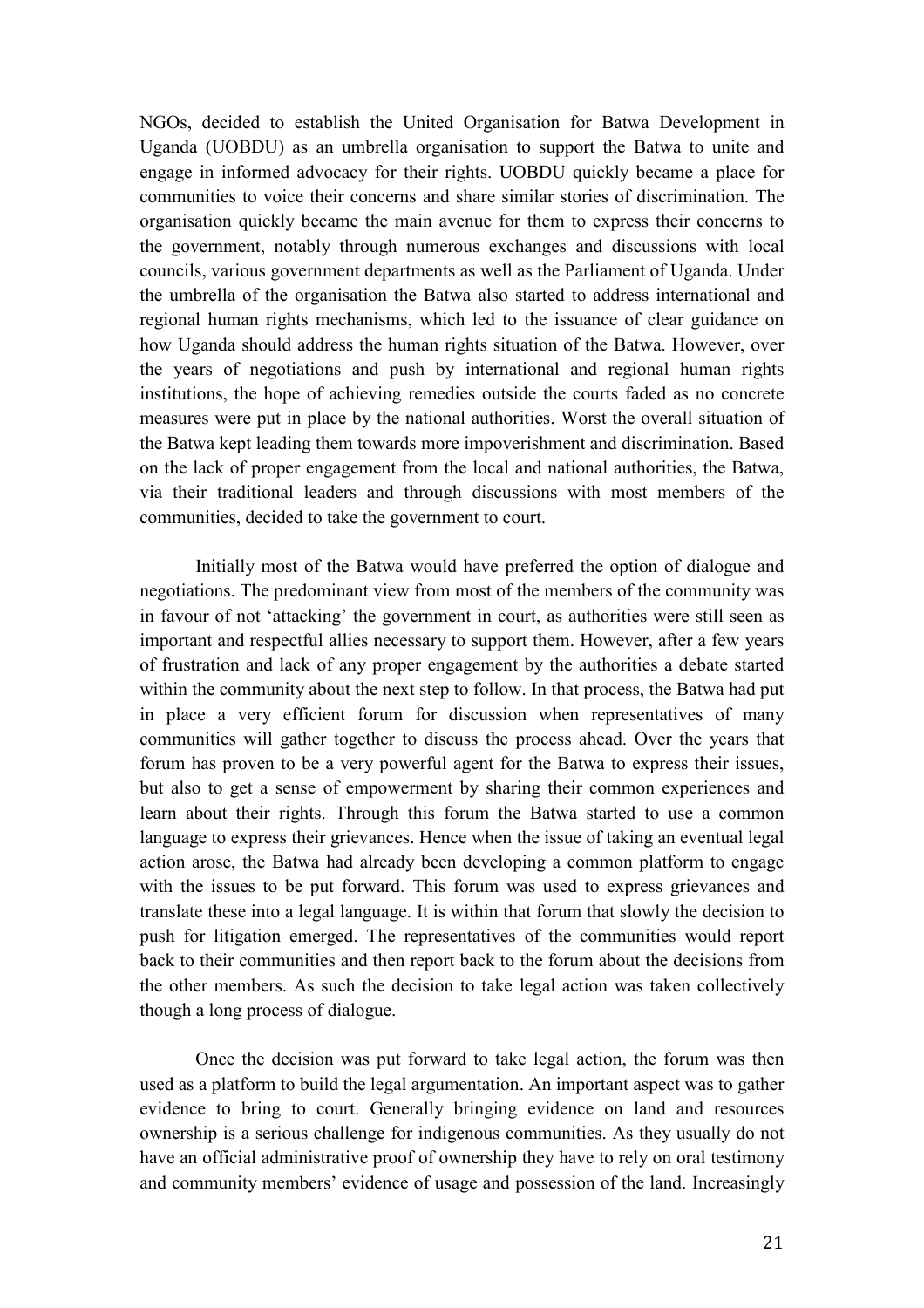communities are using mapping technologies, such as GPS and GIS, to support their claims. The Batwa faced all these difficulties, adding to the fact that their removal has taken place over a long period from the 1920's until the 1990's. It meant that many of the members of the community had never 'legally' live on their ancestral territories. Hence the decision was made to record evidence from the eldest of the community who had lived on the concerned lands and had faced the eviction. In 2011 the Batwa created three-dimensional models of both Bwindi and Mgahinga national parks which depicts their spiritual and cultural attachments to the forest and specific sites within the forest. At the time of writing, the case has yet to be heard and ruled by the Constitutional Court, however many of the issues that came before launching the case to the court highlights some important elements regarding the process of legal empowerment which goes with a community deciding to use litigation and the process of evidence gathering.

### *B. Strategy to Support Litigation in Botswana*

The aforementioned case from the High Court of Botswana is longest and most expensive case ever run in the country' legal history. The first court case itself run from 2004 to 2006, but the legal proceedings started in 2002, and ultimately two other cases followed in 2011 and 2015. The fact that in 2006 it was estimated 10% of the original applicants in the legal case had died since the CKGR High Court case began gives a tragic indication on how strenuous such long term legal action can be on a marginalised and deprived community.<sup>[67](#page-21-0)</sup> Apart from this dramatic aspect, litigation is also a costly process, especially since these cases are usually extremely lengthy and technical. Indigenous communities are usually disenfranchised and do not have the necessary monetary means to support such long process of litigation. From this perspective, all the cases mentioned so far have received some support from legal firms and civil society organisation to support them. In the case of the San in Botswana, Saugestad has analysed how the support from external actors was essential in supporting the indigenous communities both in terms of legal analysis, via the involvement of international lawyers, funding, via the support from international NGOs, and also advocacy via the use of international media and lobbying groups.<sup>[68](#page-21-1)</sup> As she noted: "there is no way a group of poor illiterate San could have raised the case on their own (..)." Originally the applicants and their legal team had envisaged that the court case would take about one year, instead of the nearly 11 years it took. This meant that financial resources to sustain the case were clearly not sufficient. After the first phase of the case, the claimants decided that it would be a good idea to hire more lawyers to their defence team. For that purpose a fund-raising tour of the

<span id="page-21-0"></span><sup>&</sup>lt;sup>67</sup> M. Sapignoli and R. Hitchcock, "A Chronology of the Central Kalahari Game Reserve: Update III, 2002 – 2012", Botswana Notes and Records 45 (2013), pp. 52-65. j

<span id="page-21-1"></span><sup>68</sup> S. Saugestad, "Impact of international mechanisms on indigenous rights in Botswana", 15 (1) International journal of human rights (2011), 37-61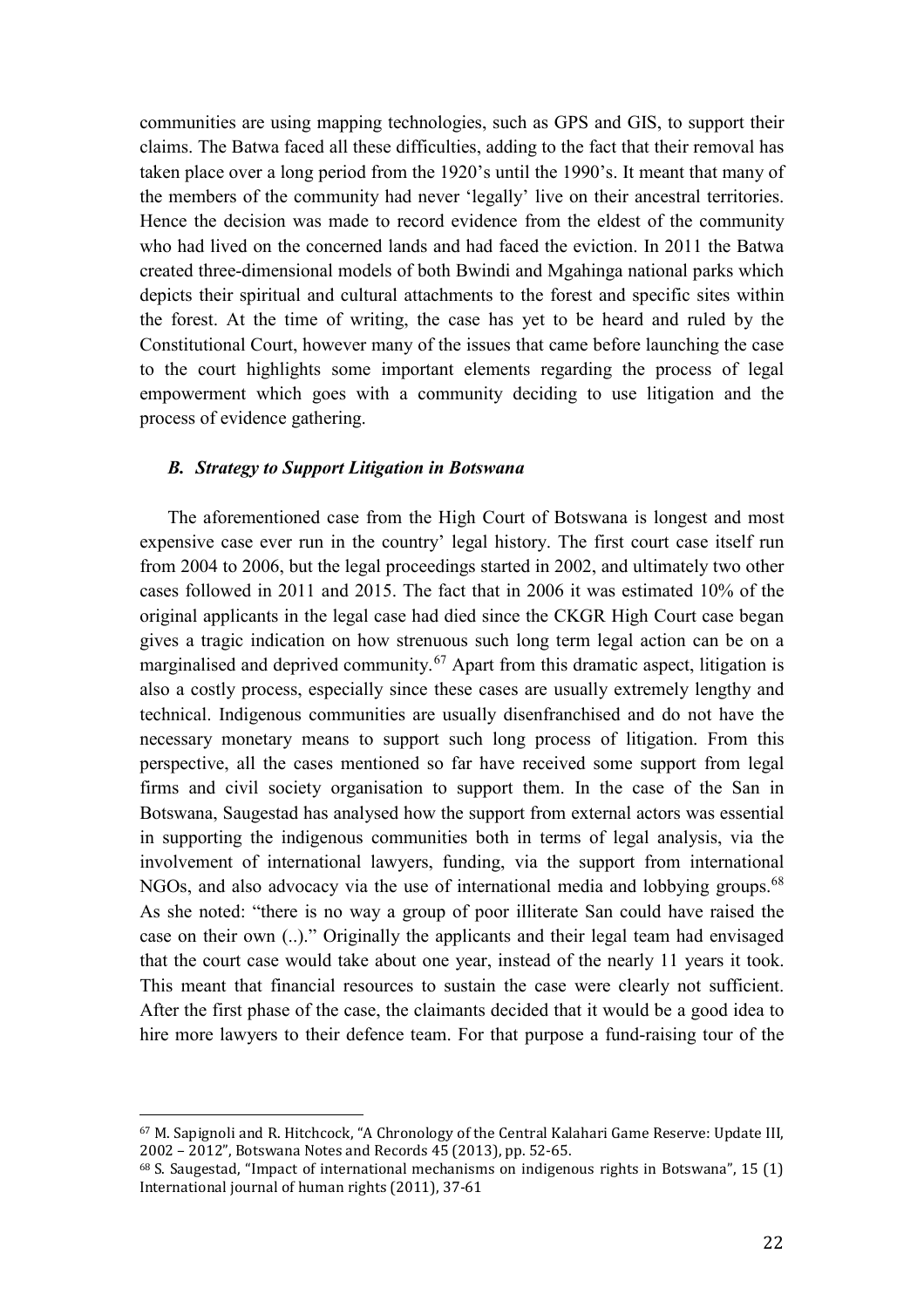US which was sponsored by the Indigenous Land Rights Fund and the Kalahari Peoples Fund was initiated.<sup>69</sup>

The situation of the San in the CKGR in Botswana has received a significant coverage and involvement from INGOs, including some of the most established international organisations working in support of indigenous peoples. The International Work Group for Indigenous Affairs (IWGIA) has funded First People of the Kalahari (FPK) which was instrumental in supporting the capacity-building of the community with the legal case.  $70$  Cultural Survival, one of the largest NGO supporting indigenous rights globally has been extremely proactive in producing numerous articles, reports and press releases on the central Kalahari. Survival International has been especially active producing 'Urgent Action Bulletins' on the central Kalahari situation, and by providing some funding and support to the legal team involved on the side of the applicants in the court case. As highlighted by Sapignoli an important element which made the San received such a strong support from western NGOs was notably based on the San "receptacle of Western imaginaries of anti-modernity and otherness, as peoples" who has such became "a focal point of conflict over different understandings of human worth, dignity, and equality."<sup>[71](#page-22-2)</sup> This involvement from international NGOs led the government to claim that the case was led by foreigners. International and regional human rights organisations also played a significant role in the background of the case, by notably putting pressure on the authorities regarding the situation in the CKGR.<sup>[72](#page-22-3)</sup> For example, in 2005 in the midst of the legal case two members of the Working Group on Indigenous Populations/Communities of the African Commission on Human and Peoples' Rights visited Botswana.[73](#page-22-4) Then, in 2006 the African Commission on Human and Peoples' Rights expressed concerns to the government about the treatment of the people of the Central Kalahari. The (former) UN Special Rapporteur on the human rights and fundamental freedoms of indigenous peoples has also played a proactive role in reporting on the situation and visiting the country.

The involvement of international actors was not always a positive force as it created some dissensions amongst the various local and national organisations previously involved. For example, some of the local NGOs pulled out of the negotiations because they felt that the approaches being employed by Survival

<span id="page-22-0"></span><sup>69</sup> The lack of funding means that now the organisation First People of the Kalahari which was set up to support the court action has run out of money and closed down. i<br>I

<span id="page-22-1"></span><sup>70</sup> See: R. Hitchcock and M. Enghoff, *Capacity Building of First People of the Kalahari: An Evaluation* (International Work Group for Indigenous Affairs, 2004).

<span id="page-22-2"></span><sup>&</sup>lt;sup>71</sup> M. Sapignoli, "Dispossession in the Age of Humanity: Human Rights, Citizenship, and Indigeneity in the Central Kalahari", (2015) 25 (3) Anthropological Forum, pp. 285-305

<span id="page-22-3"></span><sup>&</sup>lt;sup>72</sup> See M. Sapignoli, *Local Power through Globalized Indigenous Identities: The San, the State, and the International Community'*, (Unpublished PhD Dissertation, Essex University -2012). 73 See ACHPR 2008

<span id="page-22-4"></span>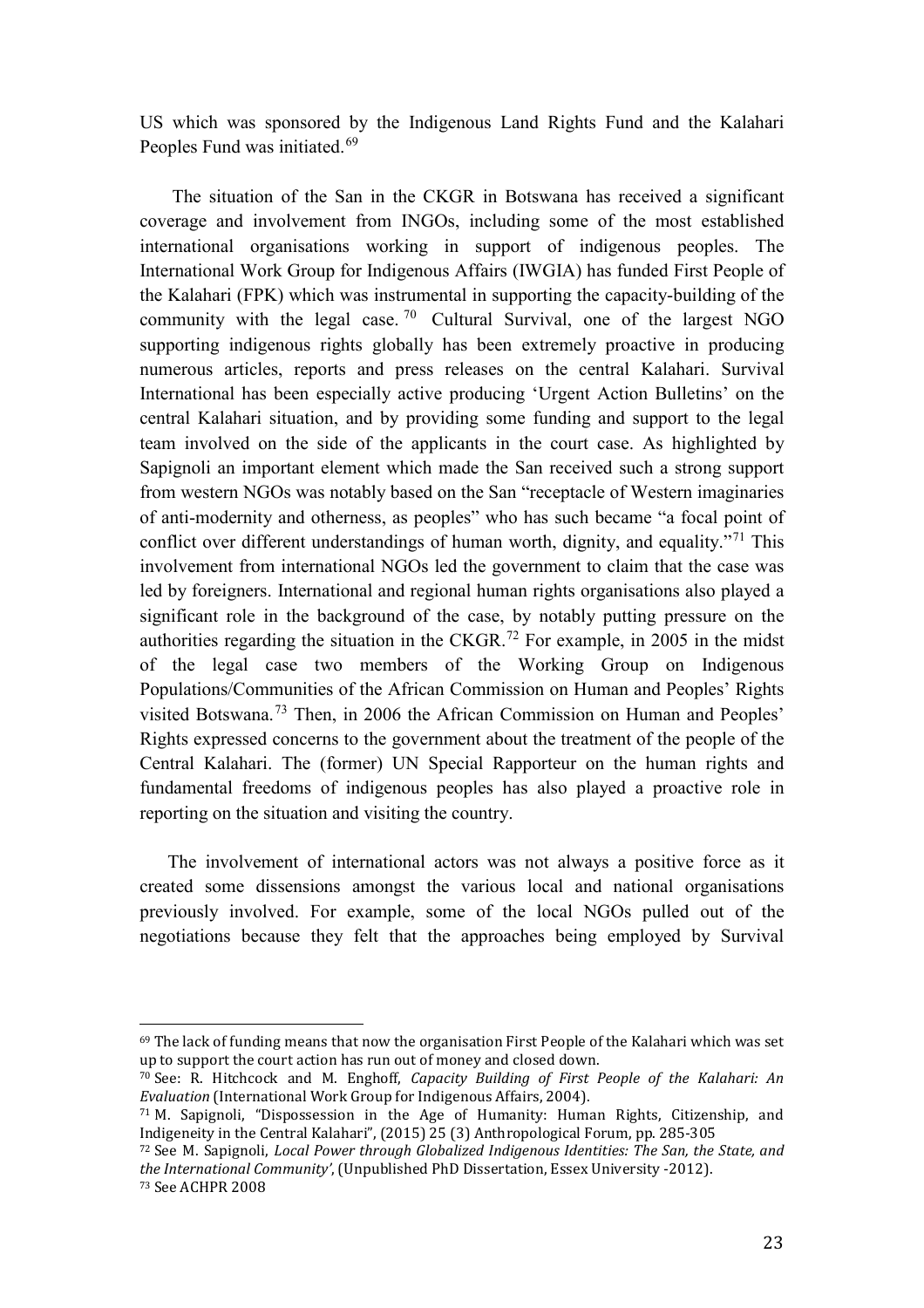International were too aggressive and counter-productive.<sup>[74](#page-23-0)</sup> As analysed in great details by Saugestad the involvement of so many international actors, and the polarisation that it created between the different local actors "has paradoxically endangered the possibility of generating a stronger locally-based movement advocating for San rights."<sup>[75](#page-23-1)</sup> The international involvement was also an essential ingredient in the establishment of the legal team. The legal team was composed of lawyers from South Africa who were joined by a British lawyer when Survival International got involved in the case. The role of the lawyers raises several issues, not only in this case but also more generally when it comes to litigation on indigenous rights. The legal procedures being usually extremely complex and jargonised, lawyers representing the indigenous communities tend to become the leaders of the legal strategy rather than the community. In the case of Botswana, Saugestad noted that "once the case proper started, the formalities of the legal process took control, the lawyers took centre stage, and the applicants became spectators."<sup>[76](#page-23-2)</sup>

This case shows how essential it was for the applicants to get international support, but it also highlight the potential pitfalls of this involvement. The international involvement played a positive role in supporting the legal argumentation and the advocacy around the case. It was also an essential element in the case management and in ensuring the financial sustainability of the court action. However, it has also created serious tensions within the national and local setting creating dissension between the national human rights actors and the communities. Ironically it participated to the lack of direct empowerment of the most concerned individuals who became secondary actors to their own court case as the centre stage was taken over by international actors, including INGOs and lawyers. In this context it is essential to ensure that a cohesive strategy between all partners in the court case is define and respected to ensure the direct participation and consultation at all levels of the concerned communities, this is certainly an important lesson to be learnt from in other cases of litigation which involve the heavy involvement of external actors.

### *C. Strategy to Support Implementation of the Endorois Decision*

Wining a case is undoubtedly an extremely positive outcome, however it is not the end of the road as very often the process of implementation is in itself an arduous road to follow for communities engaging with litigation. As noted earlier, in 2010 after years of litigation, the Endorois of Kenya won an important legal battle when the African Commission established that the government should restitute their ancestral lands, ensure unrestricted access to Lake Bogoria, pay adequate compensation for all

<span id="page-23-0"></span><sup>74</sup> See J. Solway, "Human Rights and NGO 'Wrongs': Conflict Diamonds, Culture Wars, and the 'Bushman question'." (2009) 79 (3) Africa 329–343.; S. Saugestad, "Impact of International Mechanisms on Indigenous Rights in Botswana." (2011) 15 (1) The International Journal of Human Rights 37–61. i<br>I

<span id="page-23-1"></span> $75$  Ibid, Saugestad, 2011, at 56

<span id="page-23-2"></span><sup>76</sup> Ibid, Saugestad, 2011, at 44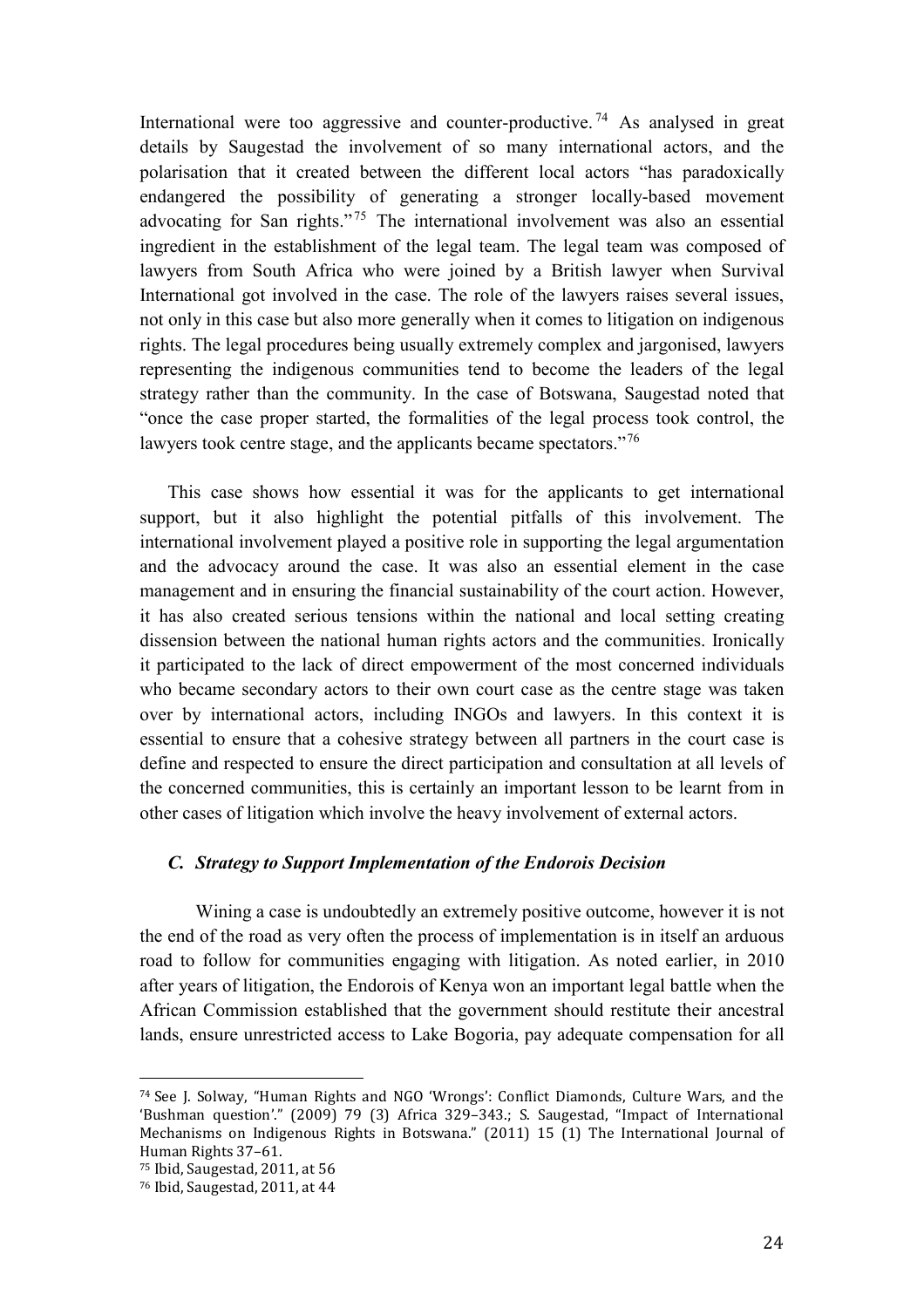losses suffered, pay royalties regarding existing economic activities, and engage in dialogue with the complainants regarding future development on their territory. That decision came in 2010, however six years later, at the time of writing, the decision still remains to be implemented by the Kenyan government. Unfortunately this is not an isolated story as across the globe many indigenous communities who have won a case are still awaiting for implementation.

From this perspective an interesting development is taking place in Kenya where the community has been leading a process to support the implementation of the decision. The community established the Endorois Welfare Council as a platform to support their capacity in supporting the litigation. The council now plays a considerable role to catalyse the effort and the push to support the community to effectively negotiate with the government regarding the implementation of the decision. Working alongside other national and international organisations, Minority Rights Group (MRG) has been extremely proactive holding strategic meetings, organising workshops with leaders of the Endorois community on different options of land restitution and compensation, conducting surveys on immaterial losses, analysing data on material losses, building the capacity of the Endorois Welfare Council to seek implementation, organising paralegal trainings, supporting community outreach and seeking the active involvement of African Union and United Nations bodies, including the ACHPR holding one of only two hearings on implementation and issuing its first ever resolution on non-implementation. As a result of such proactive civil society push, in 2014 the government established a 'Task Force' to address the ACHPR's decision. Whilst there are some serious limitations regarding this task force, notably the fact it is mainly composed of government officials, and that its mandate is to "study the Decision", it nonetheless represents an important platform which has emerged following the persistent push from the civil society to support the implementation of the legal decision. Moreover, due to the civil society push there has been some movements on the part of the government which at the start was quite lethargic regarding the implementation of the decision. This experience on supporting the implementation could be shared across the continent as non-implementation is not unique, nor is it specific to having been adopted by a regional institution rather than national courts. For example, so far the government of Botswana has failed to implement the ruling issued by the High Court in 2006. In many ways the lack of implementation raises the question of the viability and usefulness of litigation. As highlighted litigation takes lots of resources, time and energy from the communities, hence the prospect of non-implementation puts serious doubt the viability of using courts as an agent of change.

Nonetheless what the litigation process in Kenya as well as the other cases that have been examined in this article are showing is the important role that litigation plays as a tool to support legal empowerment of the concerned communities. In all the situations examined the concerned communities are extremely marginalised, and are usually facing some serious forms of discrimination from the rest of the society. They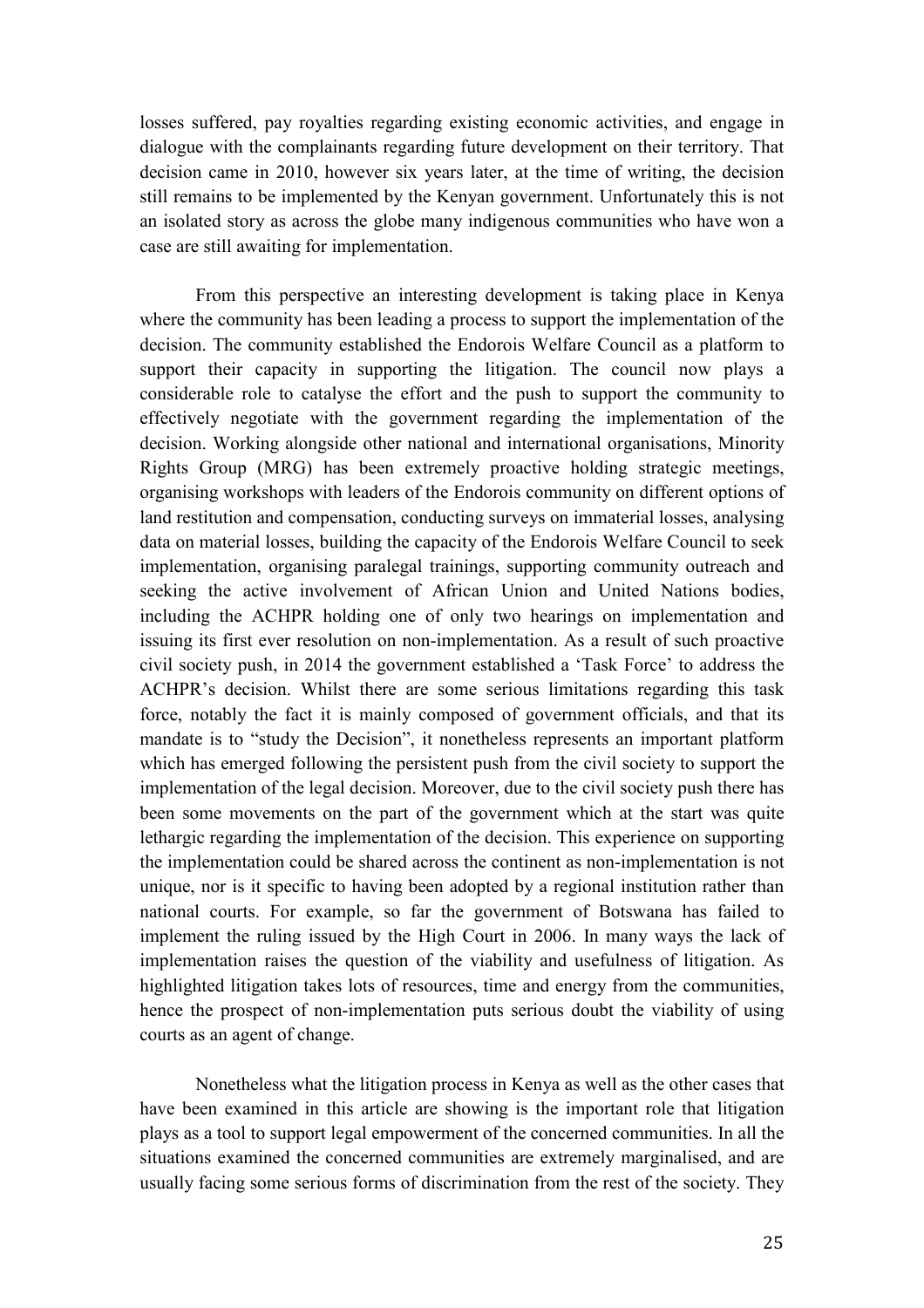have highlighted that taking legal action is often an important catalyse to support their affirmation as equal citizens of the State entitled to a voice. As powerfully captured by Sapignoli in the context of Botswana, litigation can have important effects as not only it put into the open the illegality of the government's action against its own citizens, but it also "reinstated the applicants' 'right to have rights', as those who, as citizens, can bring their own government to court and refer to state laws to have their rights recognised."[77](#page-25-0) This analysis could be replicated in the context of Kenya, but also more generally for all the indigenous communities who have been engaging with litigation. It transpires that outside the pure issue of victory or not in court, litigation supports community building and push communities to develop a legal strategy to get the recognition of their rights. In itself this process contributes to the empowerment of the communities in reclaiming their rights and becoming suddenly visible and entitled citizens of the State. From this perspective engaging in litigation can be seen as an important element in terms of a larger strategy for visibility and political empowerment despite the potential lack of implementation of the decisions.

### **CONCLUSION**

As indicated in the introduction this article has two main objectives, first to examine to what extent a jurisprudence on indigenous peoples' rights is emerging across the continent, and secondly to explore the challenges and limitation of using litigation as a tool for social changes. In terms of the development of an African jurisprudence on indigenous peoples' rights, the current wave of litigation on indigenous peoples' rights supports the emergence of a systematic set of principles. This includes the increased reference to the legal term 'indigenous peoples' as developed under international law, notably as a way to recognise the historical marginalisation and discrimination faced by indigenous communities. Courts have started to refer to the rights of indigenous peoples as a way to condemn governments for not taking proactive and systematic legal measures to recognise indigenous peoples' rights. In this context it could be argued that the legal category of 'indigenous peoples' has allowed communities (sometimes divided by colonisation) to re-assert their rights, using the concept of 'indigeneity' as a means of defining themselves as peoples entitled to specific rights. The references to indigenous peoples' rights as defined under international and regional law has allowed communities to highlight that: (1) they are different from the majority population; (2) that they have been historically been mistreated and discriminated against; and (3) that this treatment occurred in part because of their lifestyles and distinct cultural attributes.

<span id="page-25-0"></span><sup>77</sup> M. Sapignoli, "Dispossession in the Age of Humanity: Human Rights, Citizenship, and Indigeneity in the Central Kalahari", (2015) 25 (3) Anthropological Forum, p. 18 (references omitted) i<br>I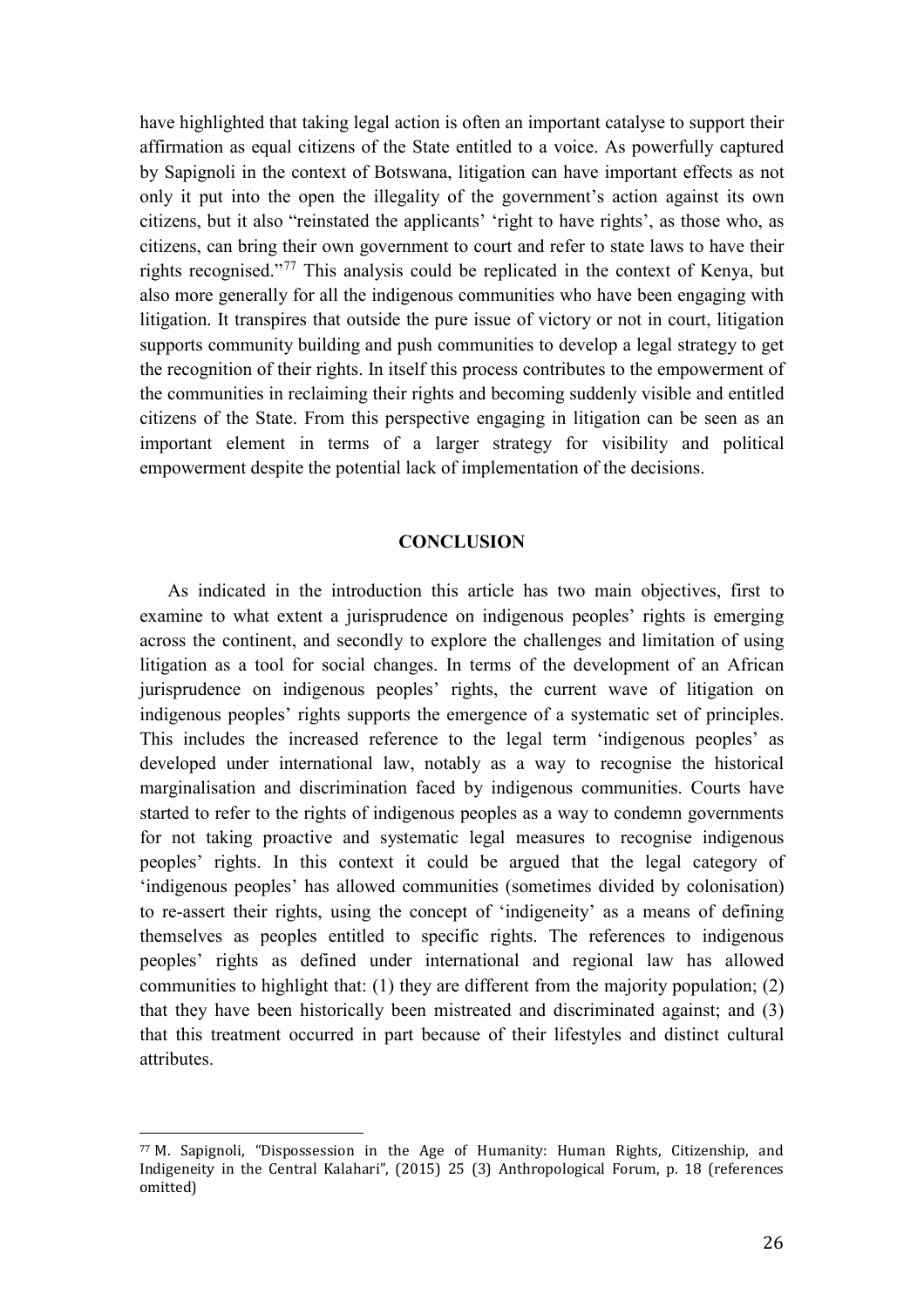The related factor emerging from the cases examined relates to the emergence of an African jurisprudence on land rights and natural resources for indigenous peoples. As mentioned earlier there is the emergence of an African approach to land rights which tackles the inherent colonial land legacy by putting forward the fact that indigenous peoples customary land rights have not only survived colonisation and its ensuing independence, but also form part of contemporary land rights. In a general context when most of Africa is witnessing an intense 'land grab', the recognition of a specific right for indigenous peoples to land is certainly an important breakthrough. The other important factor of the emerging jurisprudence on indigenous peoples' rights relates to the narrative of development. Across the continent indigenous peoples are often the victims of imposed forms of development resulting in displacement, forced relocation and destitution. All the cases examined in this article highlight how courts are appearing as a possible way to challenge the top down narrative of development imposed by States by putting forward the need to recognise the rights of indigenous peoples in this context. In examining the condition that led to the acquisition of indigenous territories and the way development was used as a justification for their removal, courts are starting to engage with the issue. However, it is not yet entirely clear to what extent courts could become a place to challenge the dominant narrative on development which usually justified the removal of indigenous peoples from their lands on the grounds of nature conservation, development, and the need to support 'under-developed' segments of the society into modernisation. Whilst there are glimpses of the potential role that courts could play in this context, apart from the decision from the African Commission, there is yet no convincing engagement with the issue of development in the emerging jurisprudence. This is most probably the next important step into the development of a specific African jurisprudence on indigenous peoples' rights knowing how development, conservation and tourism are affecting communities across the continent.

The second set of remarks relates to the more practical aspects of engaging with litigation. As noted earlier litigation is a lengthy, technical and costly process usually requiring the involvement of external actors. This includes local/national/international NGOs with external funding. Based on the experiences of the communities who have engaged in this process, two important points seem to emerge. First, relying on this source of external support is unpredictable. NGOs are very often submitted to short term funding and objectives, whereas litigation is long term and unpredictable. In result it means that indigenous peoples have to rely on a multitude of changing actors to support their case. As examined in the case of Botswana, it is hard to develop a long-term strategy on litigation relying on several different sources of funding and support. The second related issue is that such involvement from external actors has implications regarding the way the legal strategy is developed. External actors will engage based on their own visions and interests in what should be put forward in the litigation. This might not always match and relate to the interest and vision of the concerned community. As noted earlier this could lead some serious tensions between the different civil society supporters but also within the communities. Importantly it